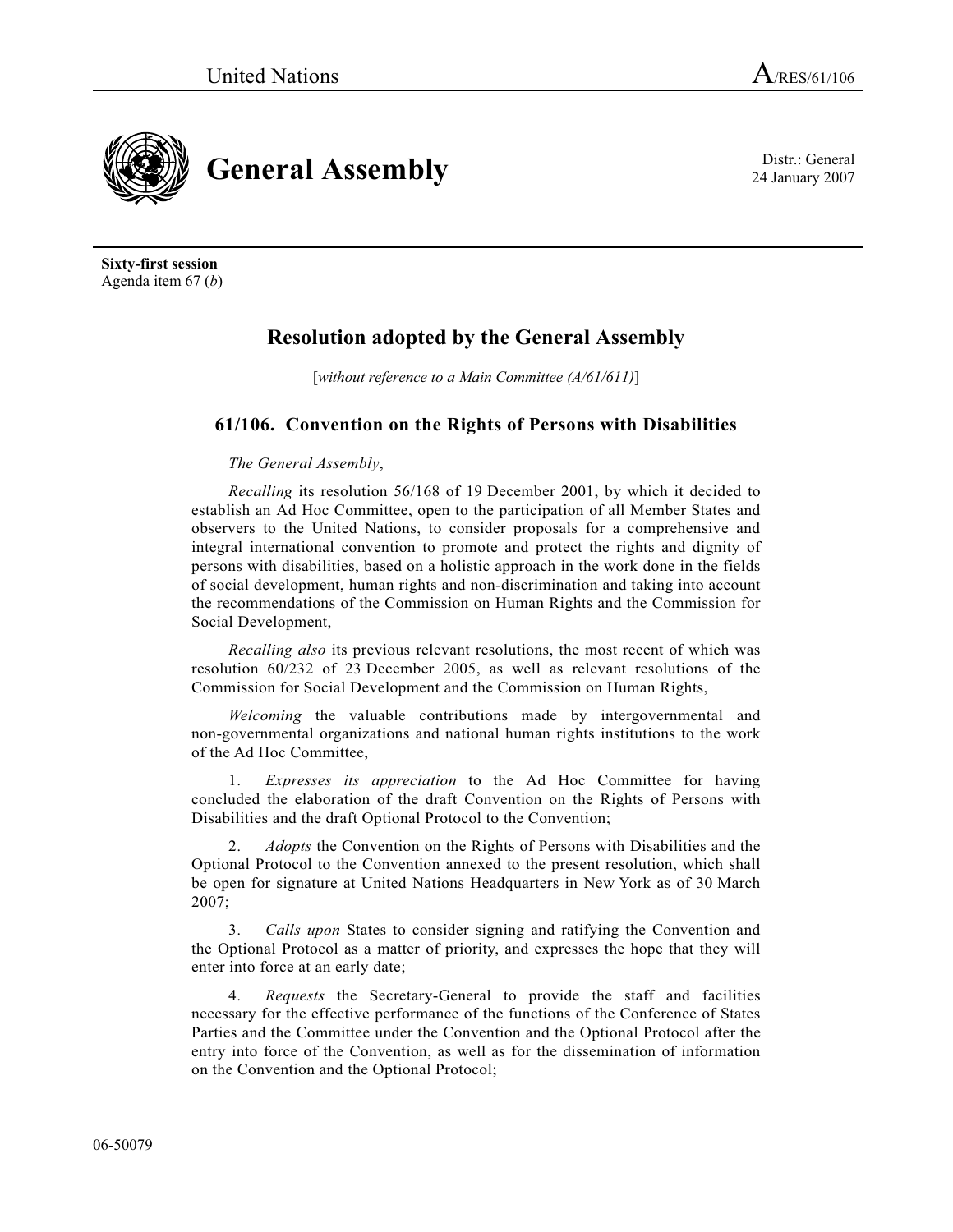5. *Also requests* the Secretary-General to implement progressively standards and guidelines for the accessibility of facilities and services of the United Nations system, taking into account relevant provisions of the Convention, in particular when undertaking renovations;

 6. *Requests* United Nations agencies and organizations, and invites intergovernmental and non-governmental organizations, to undertake efforts to disseminate information on the Convention and the Optional Protocol and to promote their understanding;

 7. *Requests* the Secretary-General to submit to the General Assembly at its sixty-second session a report on the status of the Convention and the Optional Protocol and the implementation of the present resolution, under a sub-item entitled "Convention on the Rights of Persons with Disabilities".

> *76th plenary meeting 13 December 2006*

#### **Annex I**

#### **Convention on the Rights of Persons with Disabilities**

# **Preamble**

*The States Parties to the present Convention*,

 (*a*) *Recalling* the principles proclaimed in the Charter of the United Nations which recognize the inherent dignity and worth and the equal and inalienable rights of all members of the human family as the foundation of freedom, justice and peace in the world,

 (*b*) *Recognizing* that the United Nations, in the Universal Declaration of Human Rights and in the International Covenants on Human Rights, has proclaimed and agreed that everyone is entitled to all the rights and freedoms set forth therein, without distinction of any kind,

 (*c*) *Reaffirming* the universality, indivisibility, interdependence and interrelatedness of all human rights and fundamental freedoms and the need for persons with disabilities to be guaranteed their full enjoyment without discrimination,

 (*d*) *Recalling* the International Covenant on Economic, Social and Cultural Rights, the International Covenant on Civil and Political Rights, the International Convention on the Elimination of All Forms of Racial Discrimination, the Convention on the Elimination of All Forms of Discrimination against Women, the Convention against Torture and Other Cruel, Inhuman or Degrading Treatment or Punishment, the Convention on the Rights of the Child, and the International Convention on the Protection of the Rights of All Migrant Workers and Members of Their Families,

 (*e*) *Recognizing* that disability is an evolving concept and that disability results from the interaction between persons with impairments and attitudinal and environmental barriers that hinders their full and effective participation in society on an equal basis with others,

 (*f*) *Recognizing* the importance of the principles and policy guidelines contained in the World Programme of Action concerning Disabled Persons and in the Standard Rules on the Equalization of Opportunities for Persons with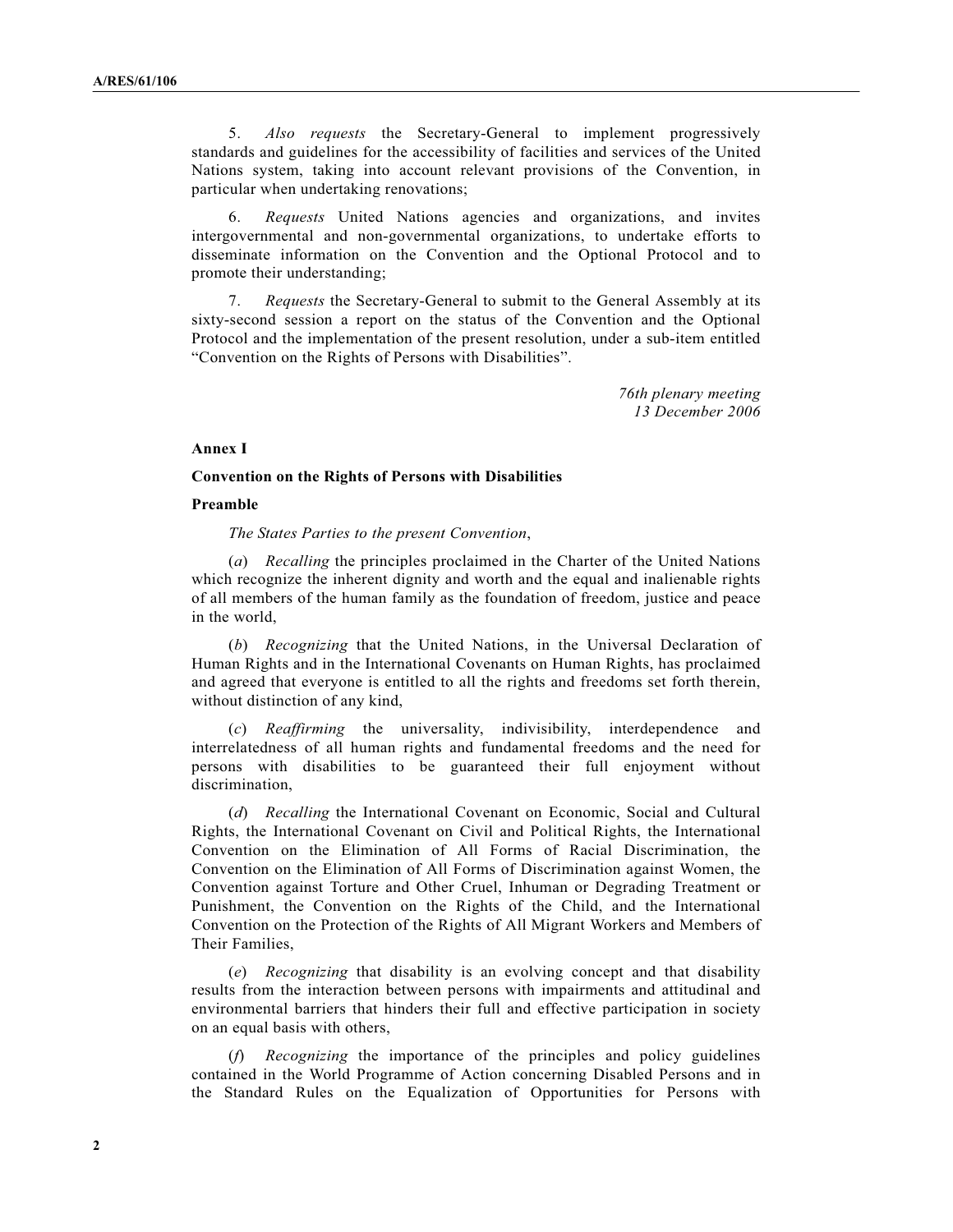Disabilities in influencing the promotion, formulation and evaluation of the policies, plans, programmes and actions at the national, regional and international levels to further equalize opportunities for persons with disabilities,

 (*g*) *Emphasizing* the importance of mainstreaming disability issues as an integral part of relevant strategies of sustainable development,

 (*h*) *Recognizing also* that discrimination against any person on the basis of disability is a violation of the inherent dignity and worth of the human person,

(*i*) *Recognizing further* the diversity of persons with disabilities,

 (*j*) *Recognizing* the need to promote and protect the human rights of all persons with disabilities, including those who require more intensive support,

 (*k*) *Concerned* that, despite these various instruments and undertakings, persons with disabilities continue to face barriers in their participation as equal members of society and violations of their human rights in all parts of the world,

 (*l*) *Recognizing* the importance of international cooperation for improving the living conditions of persons with disabilities in every country, particularly in developing countries,

 (*m*) *Recognizing* the valued existing and potential contributions made by persons with disabilities to the overall well-being and diversity of their communities, and that the promotion of the full enjoyment by persons with disabilities of their human rights and fundamental freedoms and of full participation by persons with disabilities will result in their enhanced sense of belonging and in significant advances in the human, social and economic development of society and the eradication of poverty,

 (*n*) *Recognizing* the importance for persons with disabilities of their individual autonomy and independence, including the freedom to make their own choices,

 (*o*) *Considering* that persons with disabilities should have the opportunity to be actively involved in decision-making processes about policies and programmes, including those directly concerning them,

 (*p*) *Concerned* about the difficult conditions faced by persons with disabilities who are subject to multiple or aggravated forms of discrimination on the basis of race, colour, sex, language, religion, political or other opinion, national, ethnic, indigenous or social origin, property, birth, age or other status,

 (*q*) *Recognizing* that women and girls with disabilities are often at greater risk, both within and outside the home, of violence, injury or abuse, neglect or negligent treatment, maltreatment or exploitation,

 (*r*) *Recognizing* that children with disabilities should have full enjoyment of all human rights and fundamental freedoms on an equal basis with other children, and recalling obligations to that end undertaken by States Parties to the Convention on the Rights of the Child,

 (*s*) *Emphasizing* the need to incorporate a gender perspective in all efforts to promote the full enjoyment of human rights and fundamental freedoms by persons with disabilities,

 (*t*) *Highlighting* the fact that the majority of persons with disabilities live in conditions of poverty, and in this regard recognizing the critical need to address the negative impact of poverty on persons with disabilities,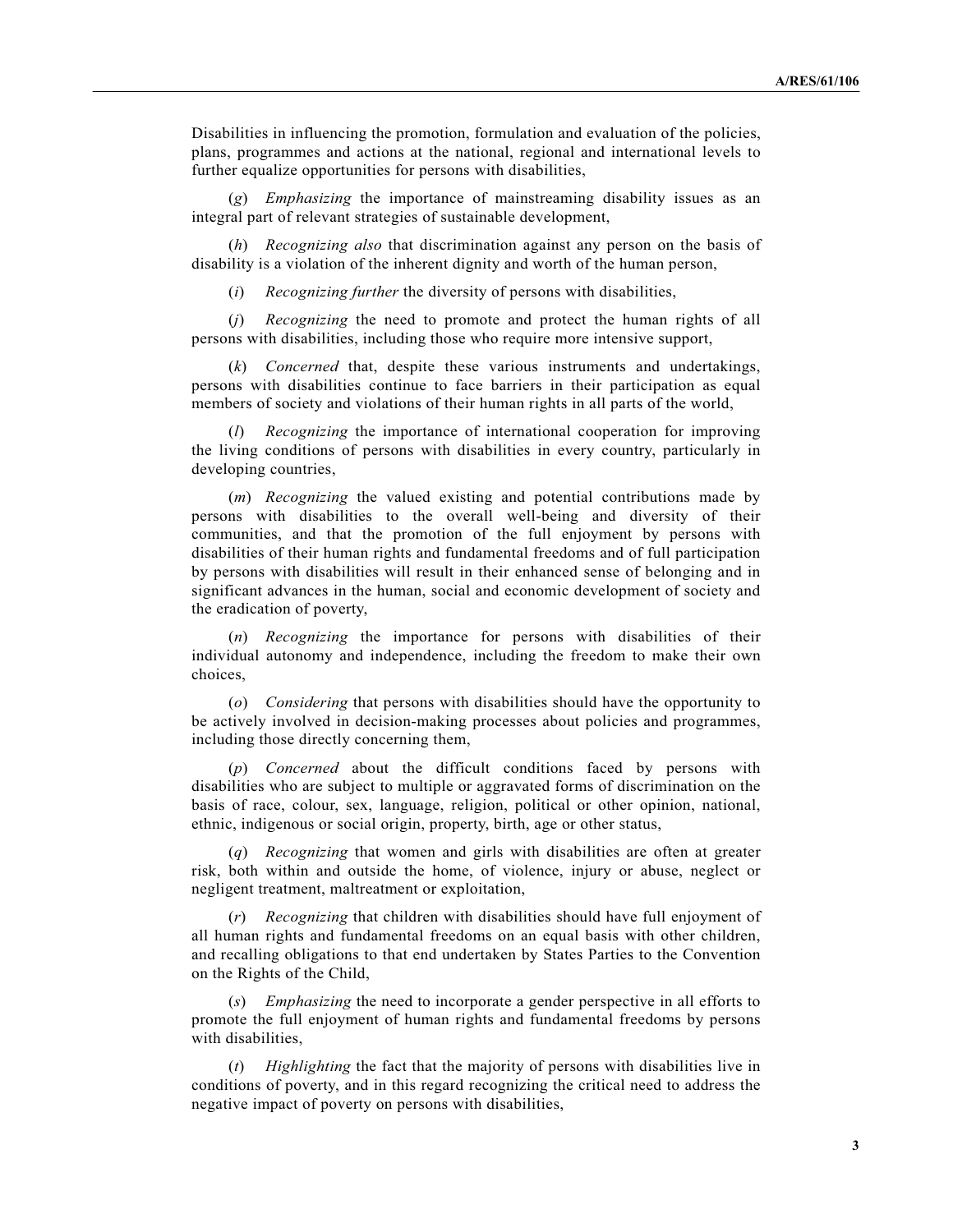(*u*) *Bearing in mind* that conditions of peace and security based on full respect for the purposes and principles contained in the Charter of the United Nations and observance of applicable human rights instruments are indispensable for the full protection of persons with disabilities, in particular during armed conflicts and foreign occupation,

 (*v*) *Recognizing* the importance of accessibility to the physical, social, economic and cultural environment, to health and education and to information and communication, in enabling persons with disabilities to fully enjoy all human rights and fundamental freedoms,

 (*w*) *Realizing* that the individual, having duties to other individuals and to the community to which he or she belongs, is under a responsibility to strive for the promotion and observance of the rights recognized in the International Bill of Human Rights,

 (*x*) *Convinced* that the family is the natural and fundamental group unit of society and is entitled to protection by society and the State, and that persons with disabilities and their family members should receive the necessary protection and assistance to enable families to contribute towards the full and equal enjoyment of the rights of persons with disabilities,

 (*y*) *Convinced* that a comprehensive and integral international convention to promote and protect the rights and dignity of persons with disabilities will make a significant contribution to redressing the profound social disadvantage of persons with disabilities and promote their participation in the civil, political, economic, social and cultural spheres with equal opportunities, in both developing and developed countries,

*Have agreed* as follows:

#### **Article 1 Purpose**

 The purpose of the present Convention is to promote, protect and ensure the full and equal enjoyment of all human rights and fundamental freedoms by all persons with disabilities, and to promote respect for their inherent dignity.

 Persons with disabilities include those who have long-term physical, mental, intellectual or sensory impairments which in interaction with various barriers may hinder their full and effective participation in society on an equal basis with others.

# **Article 2 Definitions**

For the purposes of the present Convention:

 "Communication" includes languages, display of text, Braille, tactile communication, large print, accessible multimedia as well as written, audio, plainlanguage, human-reader and augmentative and alternative modes, means and formats of communication, including accessible information and communication technology;

 "Language" includes spoken and signed languages and other forms of non-spoken languages;

 "Discrimination on the basis of disability" means any distinction, exclusion or restriction on the basis of disability which has the purpose or effect of impairing or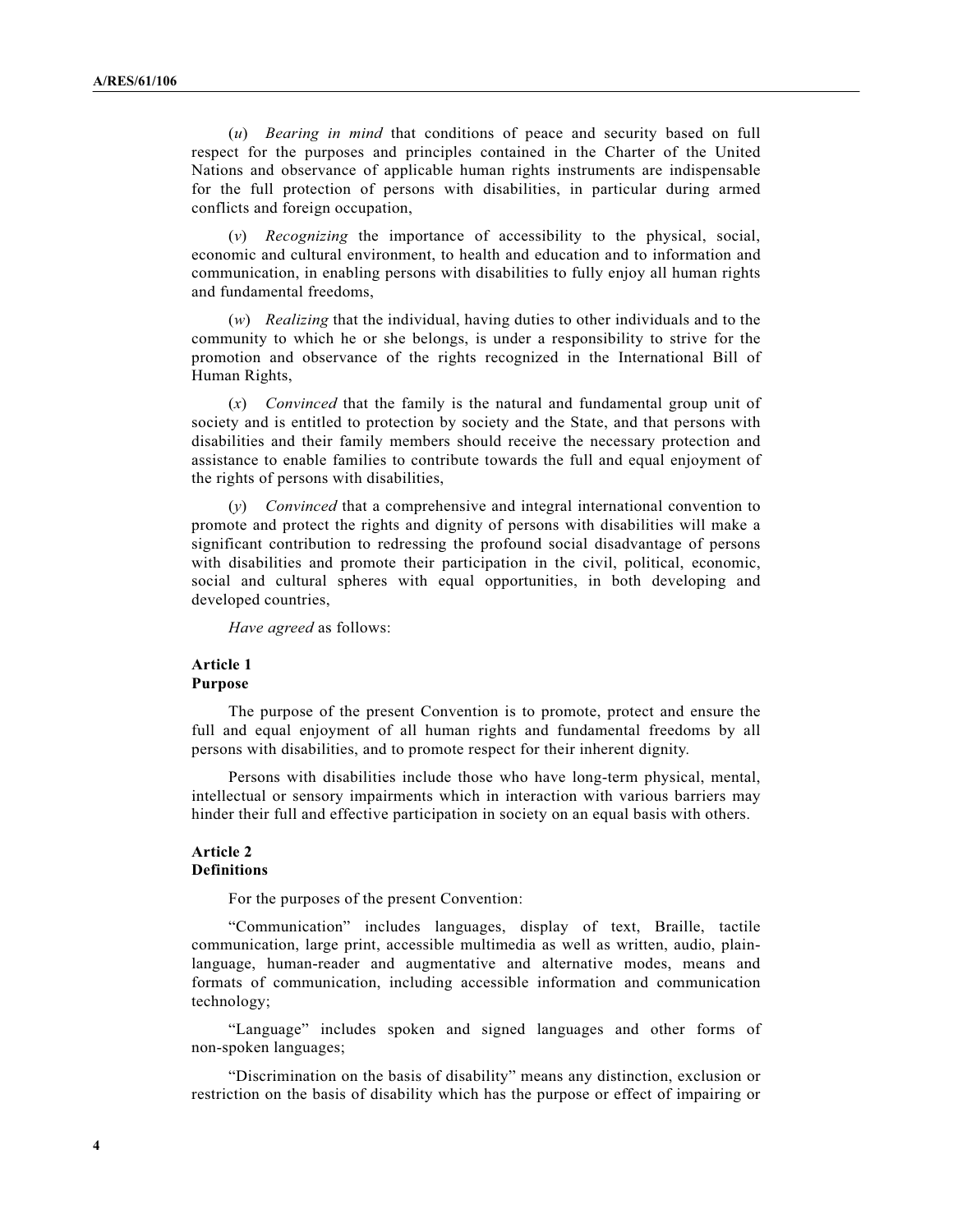nullifying the recognition, enjoyment or exercise, on an equal basis with others, of all human rights and fundamental freedoms in the political, economic, social, cultural, civil or any other field. It includes all forms of discrimination, including denial of reasonable accommodation;

 "Reasonable accommodation" means necessary and appropriate modification and adjustments not imposing a disproportionate or undue burden, where needed in a particular case, to ensure to persons with disabilities the enjoyment or exercise on an equal basis with others of all human rights and fundamental freedoms;

 "Universal design" means the design of products, environments, programmes and services to be usable by all people, to the greatest extent possible, without the need for adaptation or specialized design. "Universal design" shall not exclude assistive devices for particular groups of persons with disabilities where this is needed.

# **Article 3 General principles**

The principles of the present Convention shall be:

 (*a*) Respect for inherent dignity, individual autonomy including the freedom to make one's own choices, and independence of persons;

- (*b*) Non-discrimination;
- (*c*) Full and effective participation and inclusion in society;

 (*d*) Respect for difference and acceptance of persons with disabilities as part of human diversity and humanity;

- (*e*) Equality of opportunity;
- (*f*) Accessibility;
- (*g*) Equality between men and women;

 (*h*) Respect for the evolving capacities of children with disabilities and respect for the right of children with disabilities to preserve their identities.

#### **Article 4**

# **General obligations**

1. States Parties undertake to ensure and promote the full realization of all human rights and fundamental freedoms for all persons with disabilities without discrimination of any kind on the basis of disability. To this end, States Parties undertake:

 (*a*) To adopt all appropriate legislative, administrative and other measures for the implementation of the rights recognized in the present Convention;

 (*b*) To take all appropriate measures, including legislation, to modify or abolish existing laws, regulations, customs and practices that constitute discrimination against persons with disabilities;

 (*c*) To take into account the protection and promotion of the human rights of persons with disabilities in all policies and programmes;

 (*d*) To refrain from engaging in any act or practice that is inconsistent with the present Convention and to ensure that public authorities and institutions act in conformity with the present Convention;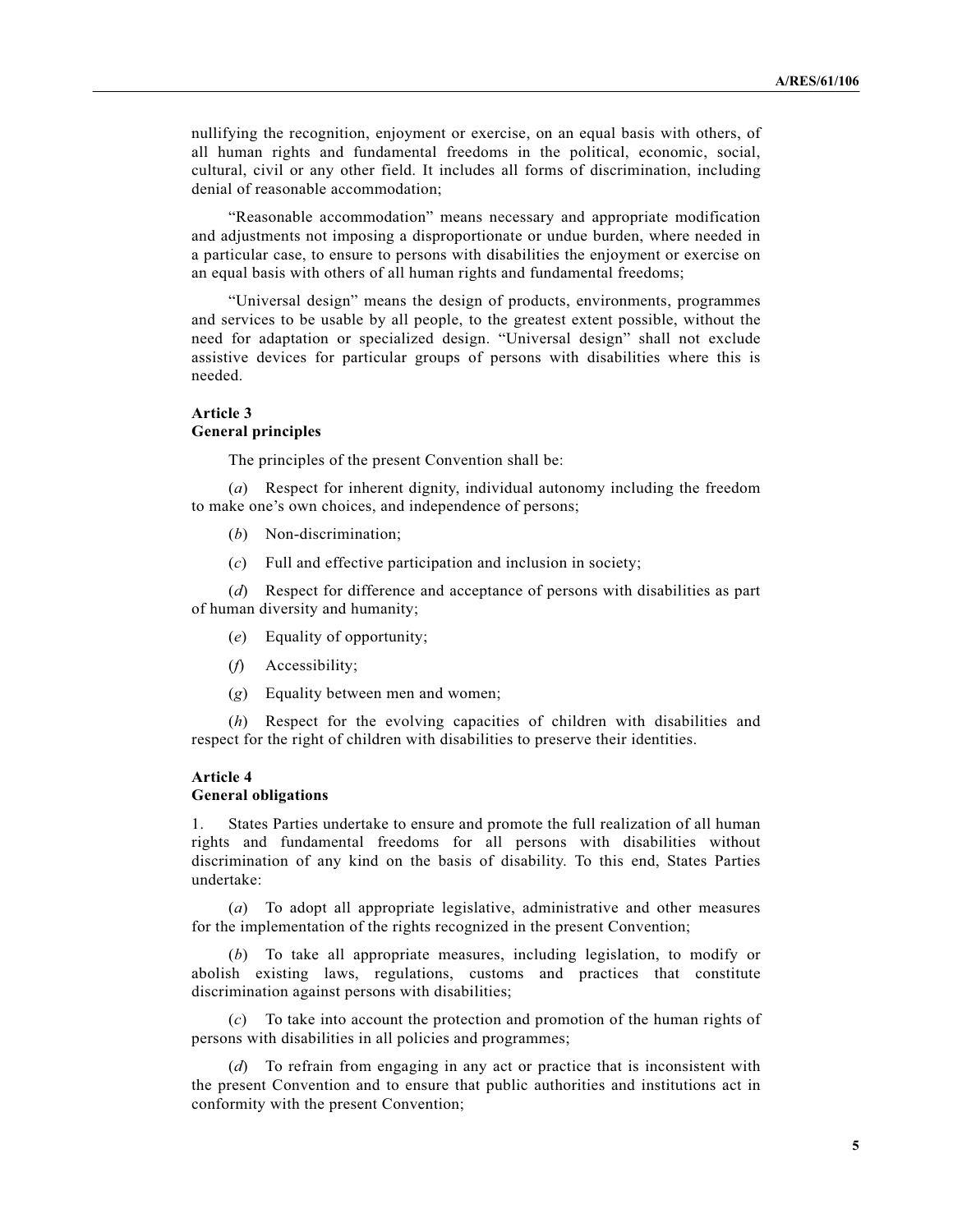(*e*) To take all appropriate measures to eliminate discrimination on the basis of disability by any person, organization or private enterprise;

 (*f*) To undertake or promote research and development of universally designed goods, services, equipment and facilities, as defined in article 2 of the present Convention, which should require the minimum possible adaptation and the least cost to meet the specific needs of a person with disabilities, to promote their availability and use, and to promote universal design in the development of standards and guidelines;

 (*g*) To undertake or promote research and development of, and to promote the availability and use of new technologies, including information and communications technologies, mobility aids, devices and assistive technologies, suitable for persons with disabilities, giving priority to technologies at an affordable cost;

 (*h*) To provide accessible information to persons with disabilities about mobility aids, devices and assistive technologies, including new technologies, as well as other forms of assistance, support services and facilities;

 (*i*) To promote the training of professionals and staff working with persons with disabilities in the rights recognized in the present Convention so as to better provide the assistance and services guaranteed by those rights.

2. With regard to economic, social and cultural rights, each State Party undertakes to take measures to the maximum of its available resources and, where needed, within the framework of international cooperation, with a view to achieving progressively the full realization of these rights, without prejudice to those obligations contained in the present Convention that are immediately applicable according to international law.

3. In the development and implementation of legislation and policies to implement the present Convention, and in other decision-making processes concerning issues relating to persons with disabilities, States Parties shall closely consult with and actively involve persons with disabilities, including children with disabilities, through their representative organizations.

4. Nothing in the present Convention shall affect any provisions which are more conducive to the realization of the rights of persons with disabilities and which may be contained in the law of a State Party or international law in force for that State. There shall be no restriction upon or derogation from any of the human rights and fundamental freedoms recognized or existing in any State Party to the present Convention pursuant to law, conventions, regulation or custom on the pretext that the present Convention does not recognize such rights or freedoms or that it recognizes them to a lesser extent.

5. The provisions of the present Convention shall extend to all parts of federal States without any limitations or exceptions.

#### **Article 5**

# **Equality and non-discrimination**

1. States Parties recognize that all persons are equal before and under the law and are entitled without any discrimination to the equal protection and equal benefit of the law.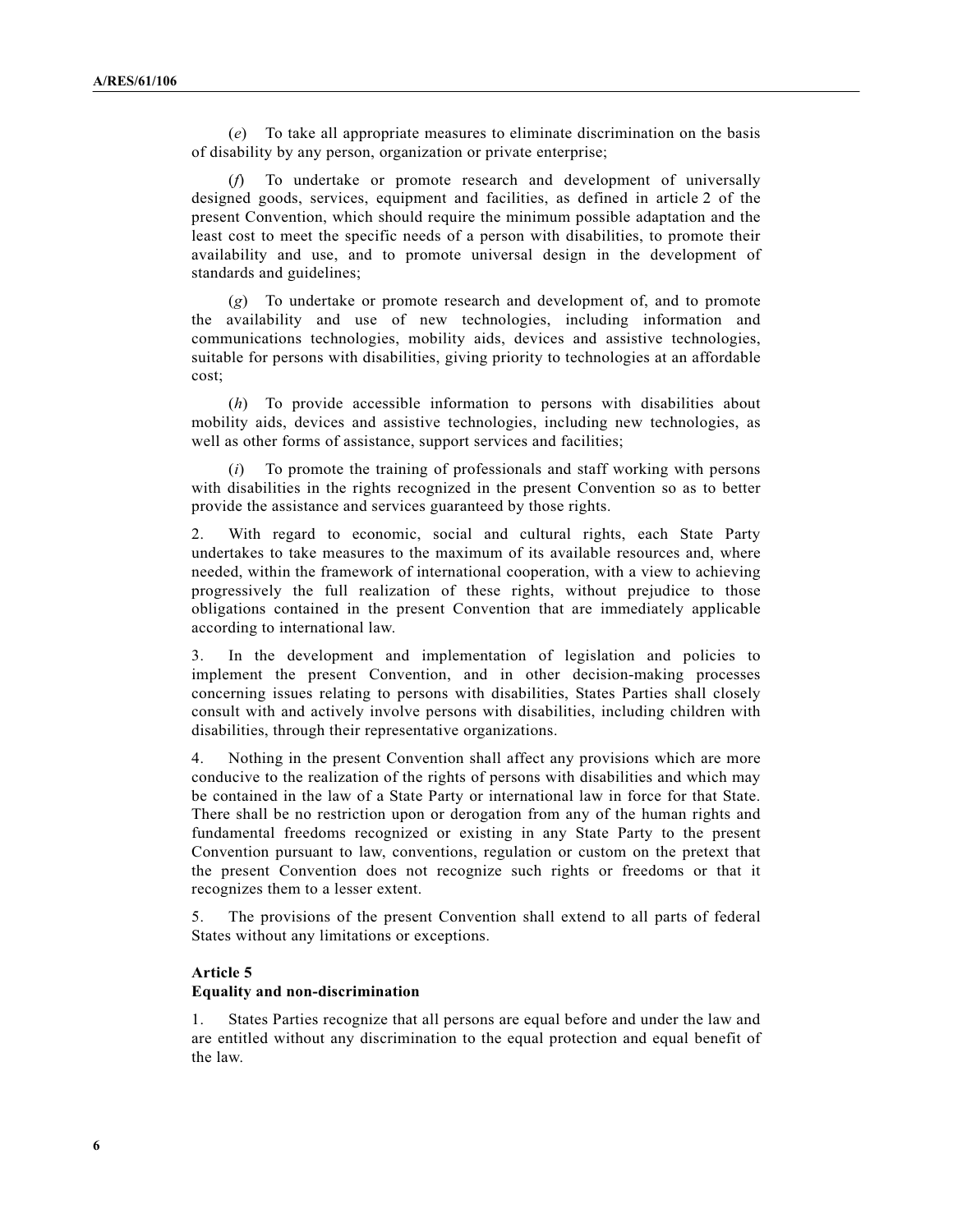2. States Parties shall prohibit all discrimination on the basis of disability and guarantee to persons with disabilities equal and effective legal protection against discrimination on all grounds.

3. In order to promote equality and eliminate discrimination, States Parties shall take all appropriate steps to ensure that reasonable accommodation is provided.

4. Specific measures which are necessary to accelerate or achieve de facto equality of persons with disabilities shall not be considered discrimination under the terms of the present Convention.

# **Article 6**

# **Women with disabilities**

1. States Parties recognize that women and girls with disabilities are subject to multiple discrimination, and in this regard shall take measures to ensure the full and equal enjoyment by them of all human rights and fundamental freedoms.

2. States Parties shall take all appropriate measures to ensure the full development, advancement and empowerment of women, for the purpose of guaranteeing them the exercise and enjoyment of the human rights and fundamental freedoms set out in the present Convention.

# **Article 7**

# **Children with disabilities**

1. States Parties shall take all necessary measures to ensure the full enjoyment by children with disabilities of all human rights and fundamental freedoms on an equal basis with other children.

2. In all actions concerning children with disabilities, the best interests of the child shall be a primary consideration.

3. States Parties shall ensure that children with disabilities have the right to express their views freely on all matters affecting them, their views being given due weight in accordance with their age and maturity, on an equal basis with other children, and to be provided with disability and age-appropriate assistance to realize that right.

# **Article 8 Awareness-raising**

1. States Parties undertake to adopt immediate, effective and appropriate measures:

 (*a*) To raise awareness throughout society, including at the family level, regarding persons with disabilities, and to foster respect for the rights and dignity of persons with disabilities;

 (*b*) To combat stereotypes, prejudices and harmful practices relating to persons with disabilities, including those based on sex and age, in all areas of life;

 (*c*) To promote awareness of the capabilities and contributions of persons with disabilities.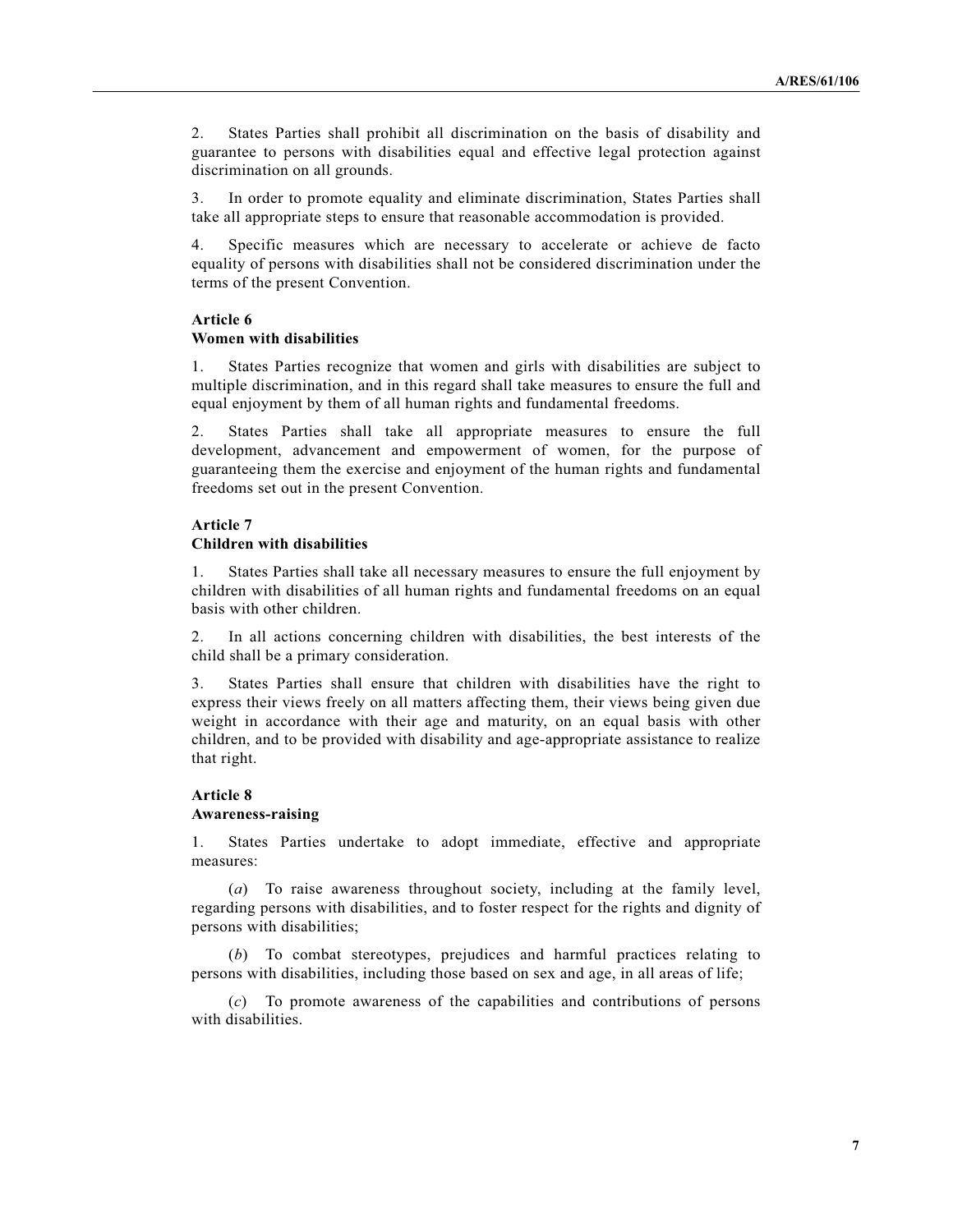2. Measures to this end include:

 (*a*) Initiating and maintaining effective public awareness campaigns designed:

(i) To nurture receptiveness to the rights of persons with disabilities;

 (ii) To promote positive perceptions and greater social awareness towards persons with disabilities;

 (iii) To promote recognition of the skills, merits and abilities of persons with disabilities, and of their contributions to the workplace and the labour market;

 (*b*) Fostering at all levels of the education system, including in all children from an early age, an attitude of respect for the rights of persons with disabilities;

 (*c*) Encouraging all organs of the media to portray persons with disabilities in a manner consistent with the purpose of the present Convention;

 (*d*) Promoting awareness-training programmes regarding persons with disabilities and the rights of persons with disabilities.

# **Article 9 Accessibility**

1. To enable persons with disabilities to live independently and participate fully in all aspects of life, States Parties shall take appropriate measures to ensure to persons with disabilities access, on an equal basis with others, to the physical environment, to transportation, to information and communications, including information and communications technologies and systems, and to other facilities and services open or provided to the public, both in urban and in rural areas. These measures, which shall include the identification and elimination of obstacles and barriers to accessibility, shall apply to, inter alia:

 (*a*) Buildings, roads, transportation and other indoor and outdoor facilities, including schools, housing, medical facilities and workplaces;

 (*b*) Information, communications and other services, including electronic services and emergency services.

2. States Parties shall also take appropriate measures:

 (*a*) To develop, promulgate and monitor the implementation of minimum standards and guidelines for the accessibility of facilities and services open or provided to the public;

 (*b*) To ensure that private entities that offer facilities and services which are open or provided to the public take into account all aspects of accessibility for persons with disabilities;

 (*c*) To provide training for stakeholders on accessibility issues facing persons with disabilities;

 (*d*) To provide in buildings and other facilities open to the public signage in Braille and in easy to read and understand forms;

To provide forms of live assistance and intermediaries, including guides, readers and professional sign language interpreters, to facilitate accessibility to buildings and other facilities open to the public;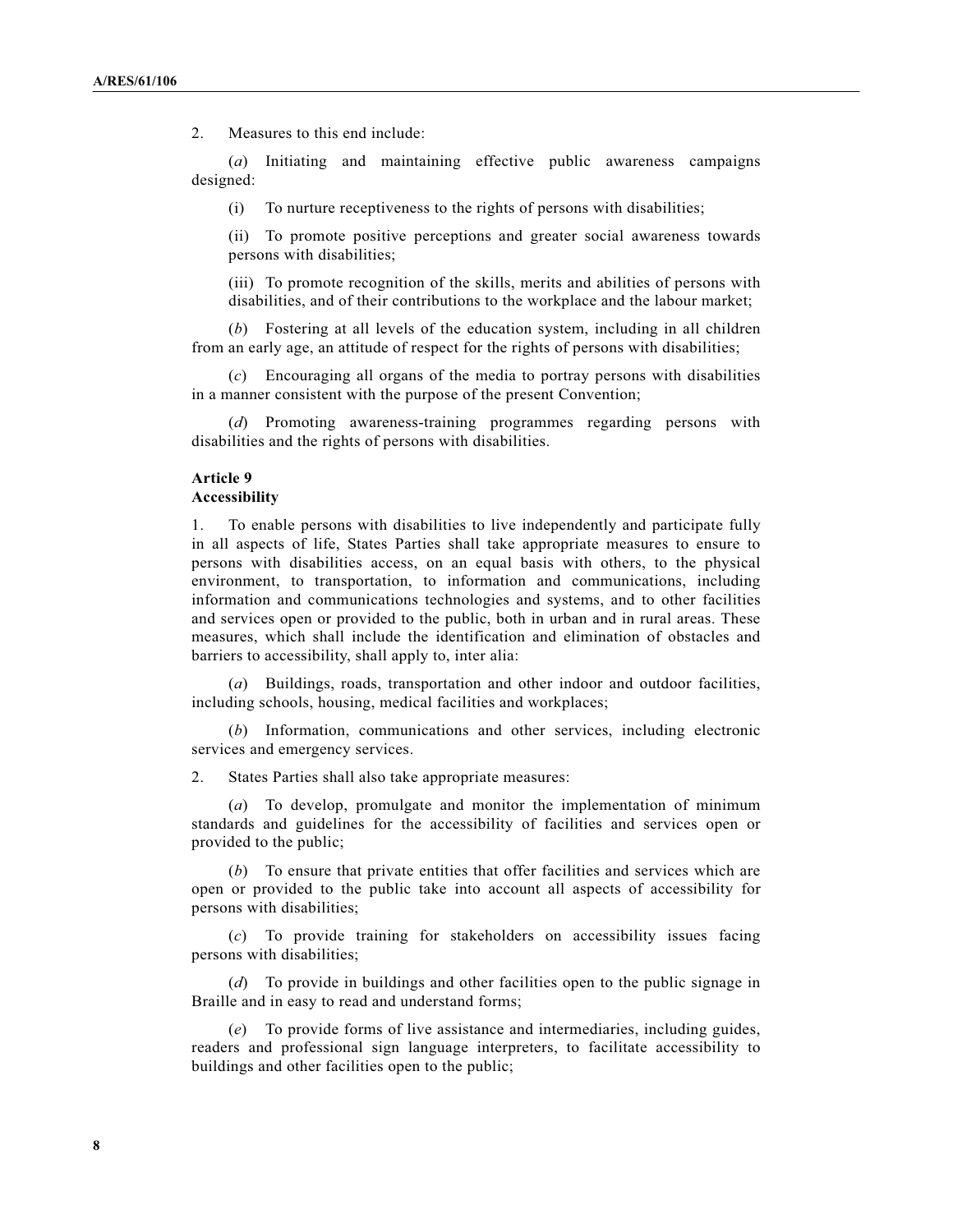(*f*) To promote other appropriate forms of assistance and support to persons with disabilities to ensure their access to information;

 (*g*) To promote access for persons with disabilities to new information and communications technologies and systems, including the Internet;

 (*h*) To promote the design, development, production and distribution of accessible information and communications technologies and systems at an early stage, so that these technologies and systems become accessible at minimum cost.

#### **Article 10 Right to life**

 States Parties reaffirm that every human being has the inherent right to life and shall take all necessary measures to ensure its effective enjoyment by persons with disabilities on an equal basis with others.

#### **Article 11**

#### **Situations of risk and humanitarian emergencies**

 States Parties shall take, in accordance with their obligations under international law, including international humanitarian law and international human rights law, all necessary measures to ensure the protection and safety of persons with disabilities in situations of risk, including situations of armed conflict, humanitarian emergencies and the occurrence of natural disasters.

# **Article 12**

#### **Equal recognition before the law**

1. States Parties reaffirm that persons with disabilities have the right to recognition everywhere as persons before the law.

2. States Parties shall recognize that persons with disabilities enjoy legal capacity on an equal basis with others in all aspects of life.

3. States Parties shall take appropriate measures to provide access by persons with disabilities to the support they may require in exercising their legal capacity.

4. States Parties shall ensure that all measures that relate to the exercise of legal capacity provide for appropriate and effective safeguards to prevent abuse in accordance with international human rights law. Such safeguards shall ensure that measures relating to the exercise of legal capacity respect the rights, will and preferences of the person, are free of conflict of interest and undue influence, are proportional and tailored to the person's circumstances, apply for the shortest time possible and are subject to regular review by a competent, independent and impartial authority or judicial body. The safeguards shall be proportional to the degree to which such measures affect the person's rights and interests.

5. Subject to the provisions of this article, States Parties shall take all appropriate and effective measures to ensure the equal right of persons with disabilities to own or inherit property, to control their own financial affairs and to have equal access to bank loans, mortgages and other forms of financial credit, and shall ensure that persons with disabilities are not arbitrarily deprived of their property.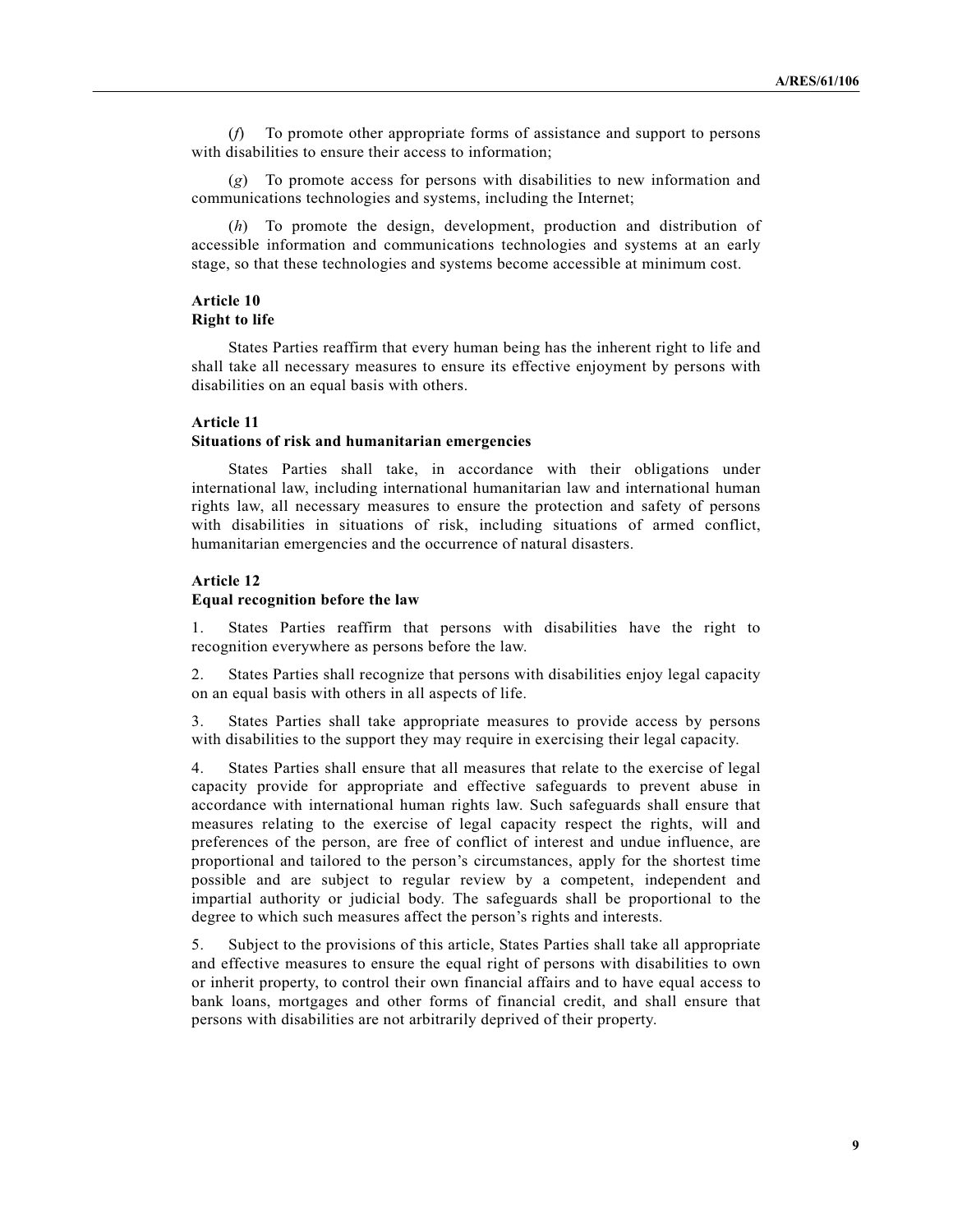#### **Article 13 Access to justice**

1. States Parties shall ensure effective access to justice for persons with disabilities on an equal basis with others, including through the provision of procedural and age-appropriate accommodations, in order to facilitate their effective role as direct and indirect participants, including as witnesses, in all legal proceedings, including at investigative and other preliminary stages.

2. In order to help to ensure effective access to justice for persons with disabilities, States Parties shall promote appropriate training for those working in the field of administration of justice, including police and prison staff.

#### **Article 14**

# **Liberty and security of person**

1. States Parties shall ensure that persons with disabilities, on an equal basis with others:

(*a*) Enjoy the right to liberty and security of person;

 (*b*) Are not deprived of their liberty unlawfully or arbitrarily, and that any deprivation of liberty is in conformity with the law, and that the existence of a disability shall in no case justify a deprivation of liberty.

2. States Parties shall ensure that if persons with disabilities are deprived of their liberty through any process, they are, on an equal basis with others, entitled to guarantees in accordance with international human rights law and shall be treated in compliance with the objectives and principles of the present Convention, including by provision of reasonable accommodation.

# **Article 15**

#### **Freedom from torture or cruel, inhuman or degrading treatment or punishment**

1. No one shall be subjected to torture or to cruel, inhuman or degrading treatment or punishment. In particular, no one shall be subjected without his or her free consent to medical or scientific experimentation.

2. States Parties shall take all effective legislative, administrative, judicial or other measures to prevent persons with disabilities, on an equal basis with others, from being subjected to torture or cruel, inhuman or degrading treatment or punishment.

#### **Article 16**

#### **Freedom from exploitation, violence and abuse**

1. States Parties shall take all appropriate legislative, administrative, social, educational and other measures to protect persons with disabilities, both within and outside the home, from all forms of exploitation, violence and abuse, including their gender-based aspects.

2. States Parties shall also take all appropriate measures to prevent all forms of exploitation, violence and abuse by ensuring, inter alia, appropriate forms of gender- and age-sensitive assistance and support for persons with disabilities and their families and caregivers, including through the provision of information and education on how to avoid, recognize and report instances of exploitation, violence and abuse. States Parties shall ensure that protection services are age-, gender- and disability-sensitive.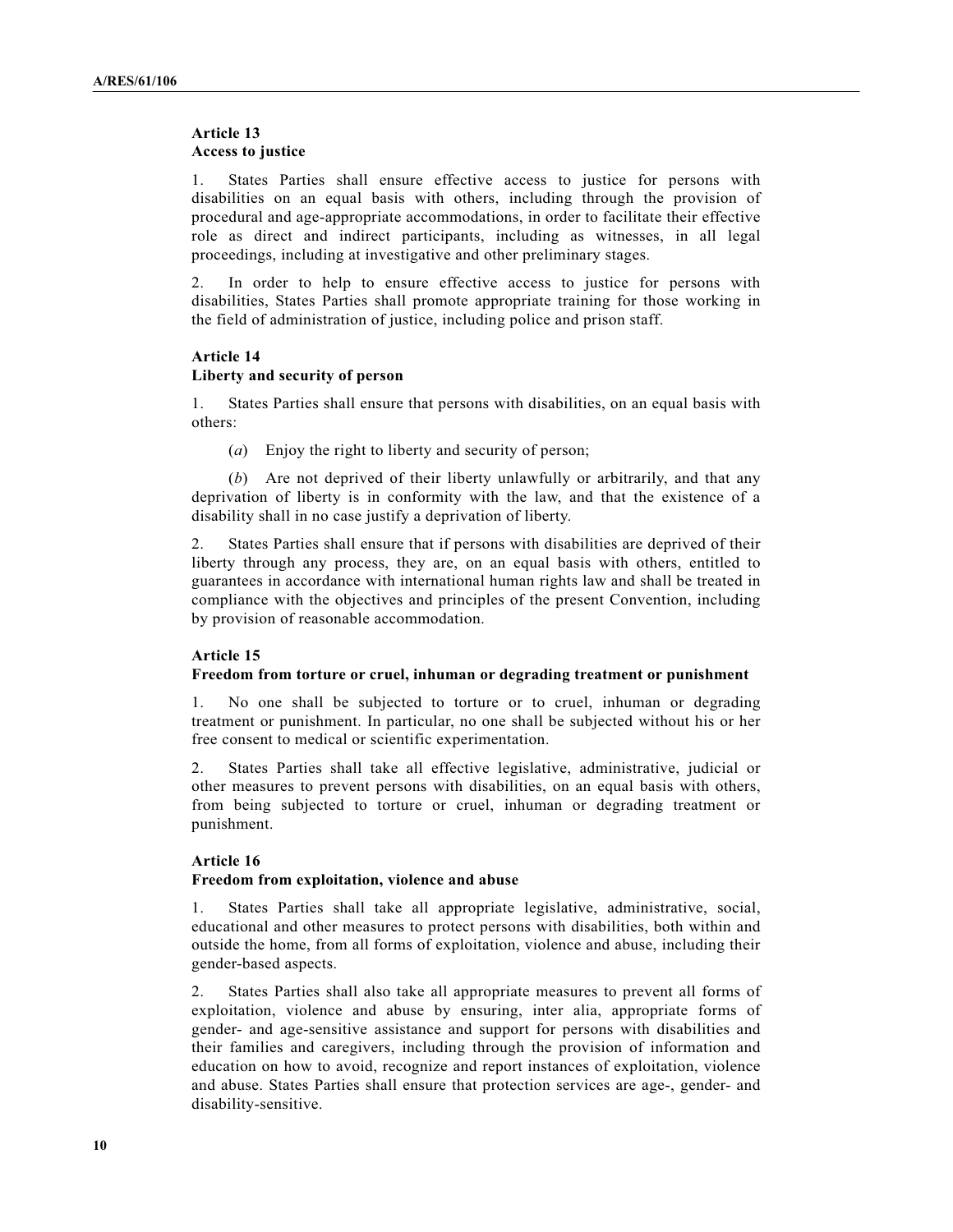3. In order to prevent the occurrence of all forms of exploitation, violence and abuse, States Parties shall ensure that all facilities and programmes designed to serve persons with disabilities are effectively monitored by independent authorities.

4. States Parties shall take all appropriate measures to promote the physical, cognitive and psychological recovery, rehabilitation and social reintegration of persons with disabilities who become victims of any form of exploitation, violence or abuse, including through the provision of protection services. Such recovery and reintegration shall take place in an environment that fosters the health, welfare, self-respect, dignity and autonomy of the person and takes into account gender- and age-specific needs.

5. States Parties shall put in place effective legislation and policies, including women- and child-focused legislation and policies, to ensure that instances of exploitation, violence and abuse against persons with disabilities are identified, investigated and, where appropriate, prosecuted.

#### **Article 17**

# **Protecting the integrity of the person**

 Every person with disabilities has a right to respect for his or her physical and mental integrity on an equal basis with others.

#### **Article 18**

# **Liberty of movement and nationality**

1. States Parties shall recognize the rights of persons with disabilities to liberty of movement, to freedom to choose their residence and to a nationality, on an equal basis with others, including by ensuring that persons with disabilities:

 (*a*) Have the right to acquire and change a nationality and are not deprived of their nationality arbitrarily or on the basis of disability;

 (*b*) Are not deprived, on the basis of disability, of their ability to obtain, possess and utilize documentation of their nationality or other documentation of identification, or to utilize relevant processes such as immigration proceedings, that may be needed to facilitate exercise of the right to liberty of movement;

(*c*) Are free to leave any country, including their own;

 (*d*) Are not deprived, arbitrarily or on the basis of disability, of the right to enter their own country.

2. Children with disabilities shall be registered immediately after birth and shall have the right from birth to a name, the right to acquire a nationality and, as far as possible, the right to know and be cared for by their parents.

# **Article 19**

#### **Living independently and being included in the community**

 States Parties to the present Convention recognize the equal right of all persons with disabilities to live in the community, with choices equal to others, and shall take effective and appropriate measures to facilitate full enjoyment by persons with disabilities of this right and their full inclusion and participation in the community, including by ensuring that: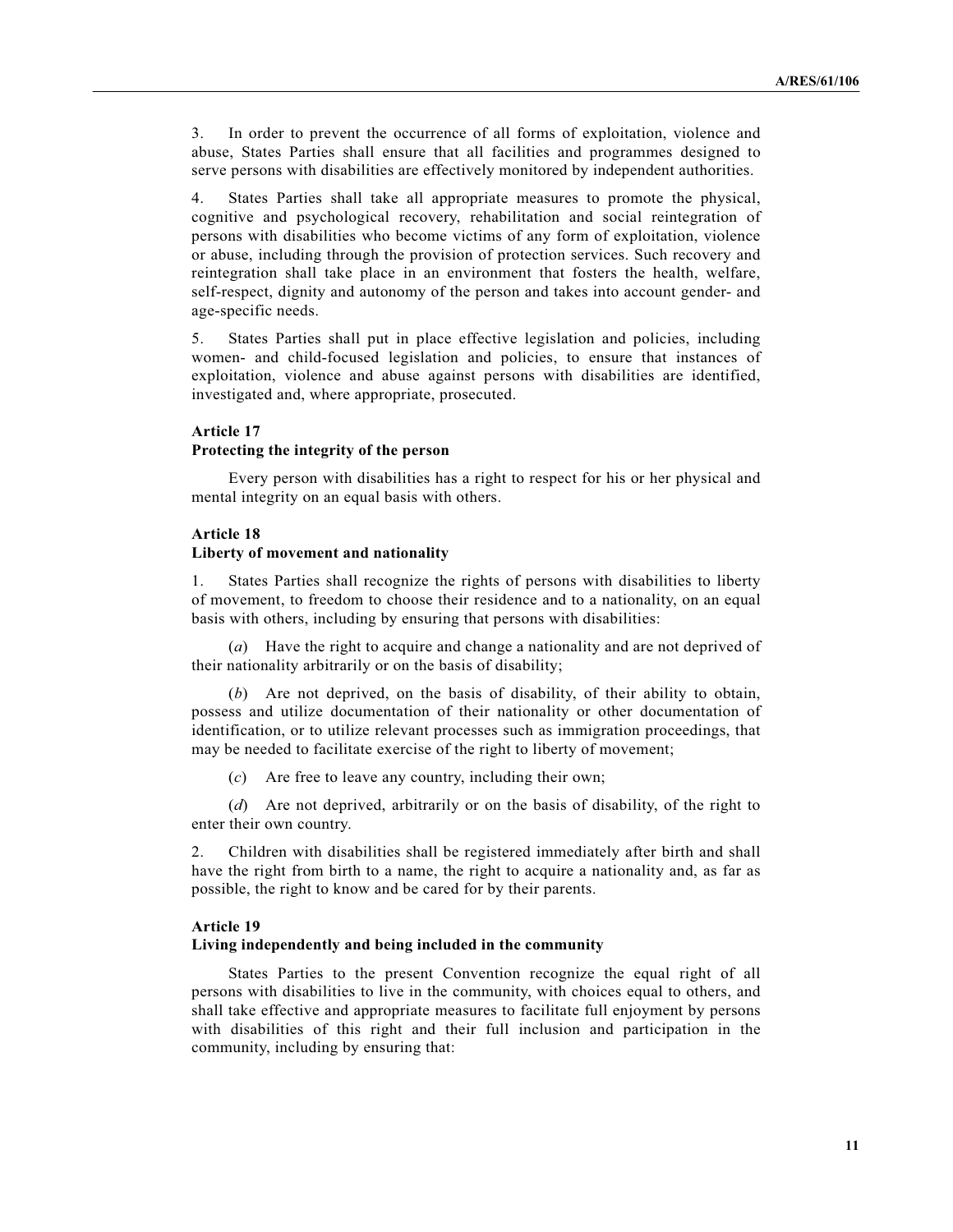(*a*) Persons with disabilities have the opportunity to choose their place of residence and where and with whom they live on an equal basis with others and are not obliged to live in a particular living arrangement;

 (*b*) Persons with disabilities have access to a range of in-home, residential and other community support services, including personal assistance necessary to support living and inclusion in the community, and to prevent isolation or segregation from the community;

 (*c*) Community services and facilities for the general population are available on an equal basis to persons with disabilities and are responsive to their needs.

# **Article 20 Personal mobility**

 States Parties shall take effective measures to ensure personal mobility with the greatest possible independence for persons with disabilities, including by:

 (*a*) Facilitating the personal mobility of persons with disabilities in the manner and at the time of their choice, and at affordable cost;

 (*b*) Facilitating access by persons with disabilities to quality mobility aids, devices, assistive technologies and forms of live assistance and intermediaries, including by making them available at affordable cost;

 (*c*) Providing training in mobility skills to persons with disabilities and to specialist staff working with persons with disabilities;

 (*d*) Encouraging entities that produce mobility aids, devices and assistive technologies to take into account all aspects of mobility for persons with disabilities.

# **Article 21**

#### **Freedom of expression and opinion, and access to information**

 States Parties shall take all appropriate measures to ensure that persons with disabilities can exercise the right to freedom of expression and opinion, including the freedom to seek, receive and impart information and ideas on an equal basis with others and through all forms of communication of their choice, as defined in article 2 of the present Convention, including by:

 (*a*) Providing information intended for the general public to persons with disabilities in accessible formats and technologies appropriate to different kinds of disabilities in a timely manner and without additional cost;

 (*b*) Accepting and facilitating the use of sign languages, Braille, augmentative and alternative communication, and all other accessible means, modes and formats of communication of their choice by persons with disabilities in official interactions;

 (*c*) Urging private entities that provide services to the general public, including through the Internet, to provide information and services in accessible and usable formats for persons with disabilities;

 (*d*) Encouraging the mass media, including providers of information through the Internet, to make their services accessible to persons with disabilities;

(*e*) Recognizing and promoting the use of sign languages.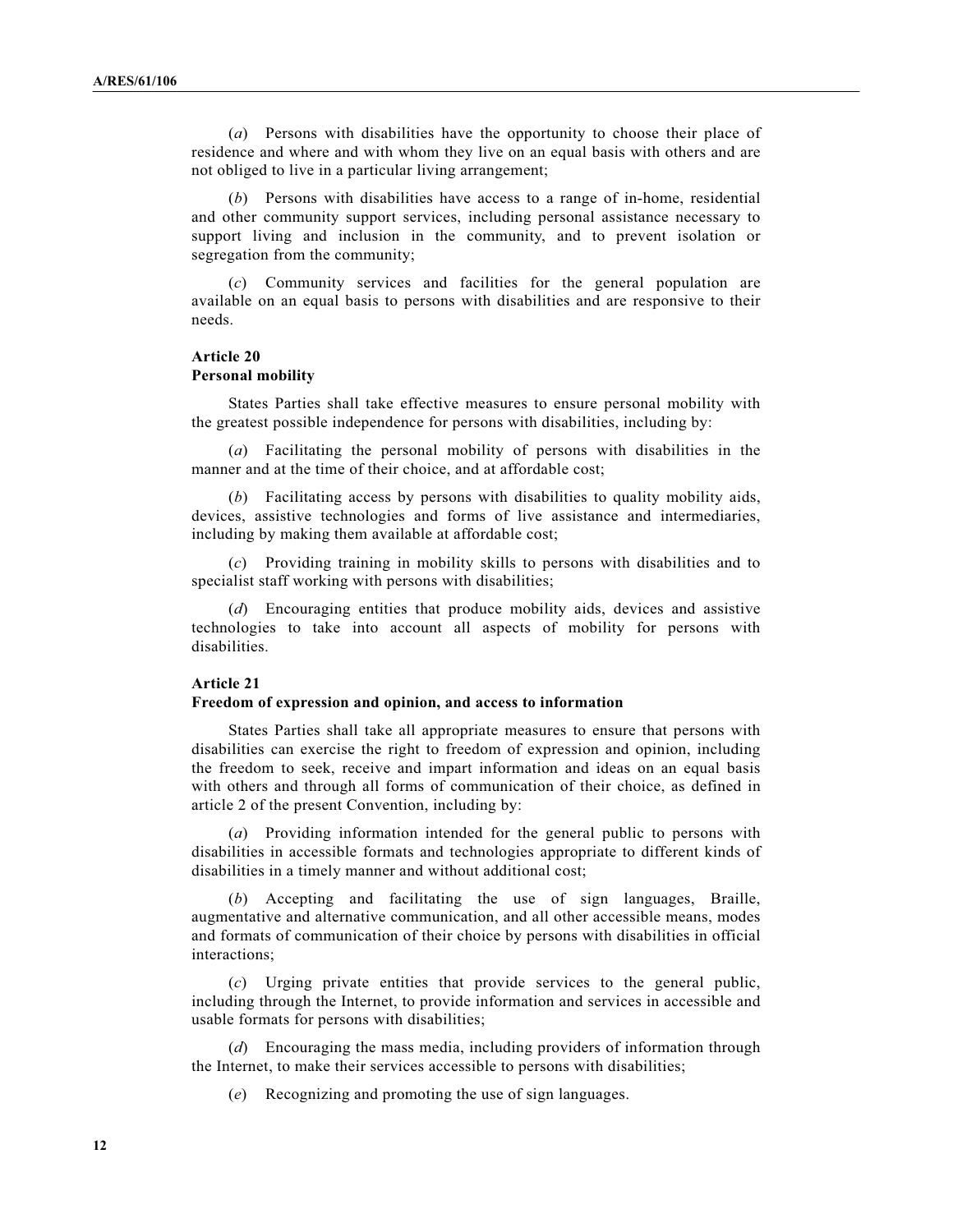# **Article 22 Respect for privacy**

1. No person with disabilities, regardless of place of residence or living arrangements, shall be subjected to arbitrary or unlawful interference with his or her privacy, family, home or correspondence or other types of communication or to unlawful attacks on his or her honour and reputation. Persons with disabilities have the right to the protection of the law against such interference or attacks.

2. States Parties shall protect the privacy of personal, health and rehabilitation information of persons with disabilities on an equal basis with others.

# **Article 23**

#### **Respect for home and the family**

1. States Parties shall take effective and appropriate measures to eliminate discrimination against persons with disabilities in all matters relating to marriage, family, parenthood and relationships, on an equal basis with others, so as to ensure that:

 (*a*) The right of all persons with disabilities who are of marriageable age to marry and to found a family on the basis of free and full consent of the intending spouses is recognized;

 (*b*) The rights of persons with disabilities to decide freely and responsibly on the number and spacing of their children and to have access to age-appropriate information, reproductive and family planning education are recognized, and the means necessary to enable them to exercise these rights are provided;

Persons with disabilities, including children, retain their fertility on an equal basis with others.

2. States Parties shall ensure the rights and responsibilities of persons with disabilities, with regard to guardianship, wardship, trusteeship, adoption of children or similar institutions, where these concepts exist in national legislation; in all cases the best interests of the child shall be paramount. States Parties shall render appropriate assistance to persons with disabilities in the performance of their childrearing responsibilities.

3. States Parties shall ensure that children with disabilities have equal rights with respect to family life. With a view to realizing these rights, and to prevent concealment, abandonment, neglect and segregation of children with disabilities, States Parties shall undertake to provide early and comprehensive information, services and support to children with disabilities and their families.

4. States Parties shall ensure that a child shall not be separated from his or her parents against their will, except when competent authorities subject to judicial review determine, in accordance with applicable law and procedures, that such separation is necessary for the best interests of the child. In no case shall a child be separated from parents on the basis of a disability of either the child or one or both of the parents.

5. States Parties shall, where the immediate family is unable to care for a child with disabilities, undertake every effort to provide alternative care within the wider family, and failing that, within the community in a family setting.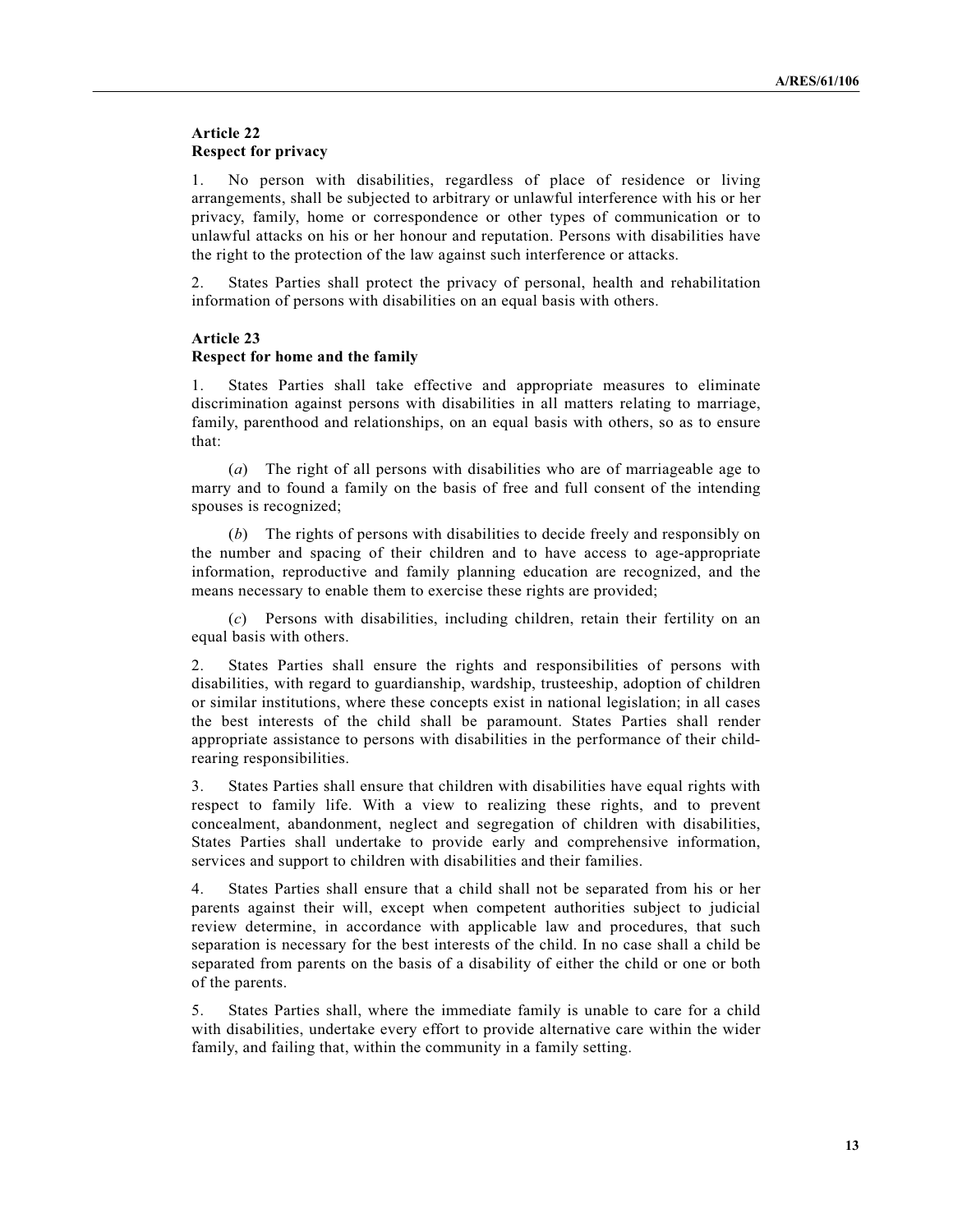#### **Article 24 Education**

1. States Parties recognize the right of persons with disabilities to education. With a view to realizing this right without discrimination and on the basis of equal opportunity, States Parties shall ensure an inclusive education system at all levels and lifelong learning directed to:

 (*a*) The full development of human potential and sense of dignity and selfworth, and the strengthening of respect for human rights, fundamental freedoms and human diversity;

 (*b*) The development by persons with disabilities of their personality, talents and creativity, as well as their mental and physical abilities, to their fullest potential;

 (*c*) Enabling persons with disabilities to participate effectively in a free society.

2. In realizing this right, States Parties shall ensure that:

 (*a*) Persons with disabilities are not excluded from the general education system on the basis of disability, and that children with disabilities are not excluded from free and compulsory primary education, or from secondary education, on the basis of disability;

 (*b*) Persons with disabilities can access an inclusive, quality and free primary education and secondary education on an equal basis with others in the communities in which they live;

(*c*) Reasonable accommodation of the individual's requirements is provided;

 (*d*) Persons with disabilities receive the support required, within the general education system, to facilitate their effective education;

 (*e*) Effective individualized support measures are provided in environments that maximize academic and social development, consistent with the goal of full inclusion.

3. States Parties shall enable persons with disabilities to learn life and social development skills to facilitate their full and equal participation in education and as members of the community. To this end, States Parties shall take appropriate measures, including:

 (*a*) Facilitating the learning of Braille, alternative script, augmentative and alternative modes, means and formats of communication and orientation and mobility skills, and facilitating peer support and mentoring;

 (*b*) Facilitating the learning of sign language and the promotion of the linguistic identity of the deaf community;

 (*c*) Ensuring that the education of persons, and in particular children, who are blind, deaf or deafblind, is delivered in the most appropriate languages and modes and means of communication for the individual, and in environments which maximize academic and social development.

4. In order to help ensure the realization of this right, States Parties shall take appropriate measures to employ teachers, including teachers with disabilities, who are qualified in sign language and/or Braille, and to train professionals and staff who work at all levels of education. Such training shall incorporate disability awareness and the use of appropriate augmentative and alternative modes, means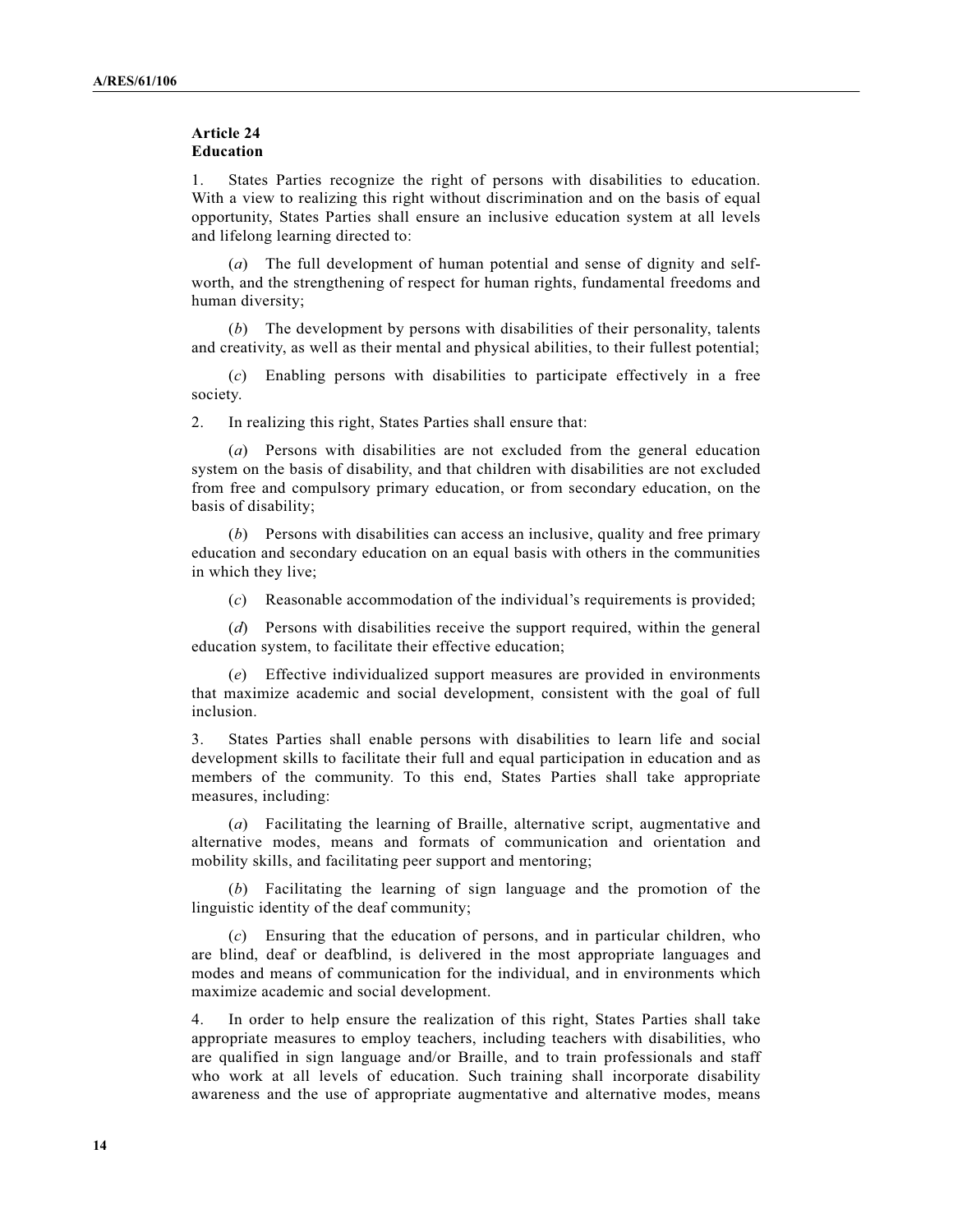and formats of communication, educational techniques and materials to support persons with disabilities.

5. States Parties shall ensure that persons with disabilities are able to access general tertiary education, vocational training, adult education and lifelong learning without discrimination and on an equal basis with others. To this end, States Parties shall ensure that reasonable accommodation is provided to persons with disabilities.

# **Article 25 Health**

 States Parties recognize that persons with disabilities have the right to the enjoyment of the highest attainable standard of health without discrimination on the basis of disability. States Parties shall take all appropriate measures to ensure access for persons with disabilities to health services that are gender-sensitive, including health-related rehabilitation. In particular, States Parties shall:

 (*a*) Provide persons with disabilities with the same range, quality and standard of free or affordable health care and programmes as provided to other persons, including in the area of sexual and reproductive health and populationbased public health programmes;

 (*b*) Provide those health services needed by persons with disabilities specifically because of their disabilities, including early identification and intervention as appropriate, and services designed to minimize and prevent further disabilities, including among children and older persons;

 (*c*) Provide these health services as close as possible to people's own communities, including in rural areas;

 (*d*) Require health professionals to provide care of the same quality to persons with disabilities as to others, including on the basis of free and informed consent by, inter alia, raising awareness of the human rights, dignity, autonomy and needs of persons with disabilities through training and the promulgation of ethical standards for public and private health care;

 (*e*) Prohibit discrimination against persons with disabilities in the provision of health insurance, and life insurance where such insurance is permitted by national law, which shall be provided in a fair and reasonable manner;

 (*f*) Prevent discriminatory denial of health care or health services or food and fluids on the basis of disability.

# **Article 26**

#### **Habilitation and rehabilitation**

1. States Parties shall take effective and appropriate measures, including through peer support, to enable persons with disabilities to attain and maintain maximum independence, full physical, mental, social and vocational ability, and full inclusion and participation in all aspects of life. To that end, States Parties shall organize, strengthen and extend comprehensive habilitation and rehabilitation services and programmes, particularly in the areas of health, employment, education and social services, in such a way that these services and programmes:

 (*a*) Begin at the earliest possible stage, and are based on the multidisciplinary assessment of individual needs and strengths;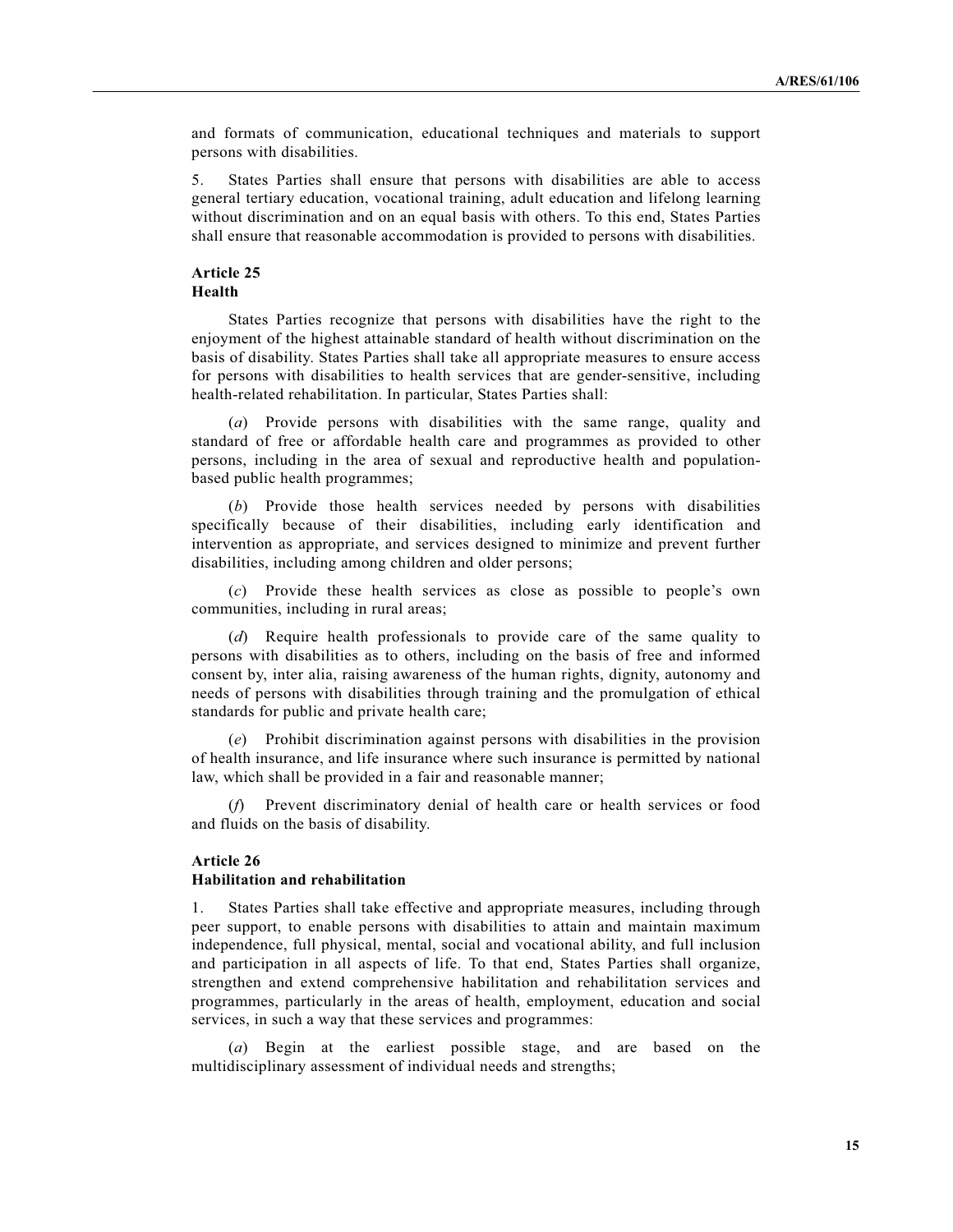(*b*) Support participation and inclusion in the community and all aspects of society, are voluntary, and are available to persons with disabilities as close as possible to their own communities, including in rural areas.

2. States Parties shall promote the development of initial and continuing training for professionals and staff working in habilitation and rehabilitation services.

3. States Parties shall promote the availability, knowledge and use of assistive devices and technologies, designed for persons with disabilities, as they relate to habilitation and rehabilitation.

# **Article 27 Work and employment**

1. States Parties recognize the right of persons with disabilities to work, on an equal basis with others; this includes the right to the opportunity to gain a living by work freely chosen or accepted in a labour market and work environment that is open, inclusive and accessible to persons with disabilities. States Parties shall safeguard and promote the realization of the right to work, including for those who acquire a disability during the course of employment, by taking appropriate steps, including through legislation, to, inter alia:

 (*a*) Prohibit discrimination on the basis of disability with regard to all matters concerning all forms of employment, including conditions of recruitment, hiring and employment, continuance of employment, career advancement and safe and healthy working conditions;

 (*b*) Protect the rights of persons with disabilities, on an equal basis with others, to just and favourable conditions of work, including equal opportunities and equal remuneration for work of equal value, safe and healthy working conditions, including protection from harassment, and the redress of grievances;

 (*c*) Ensure that persons with disabilities are able to exercise their labour and trade union rights on an equal basis with others;

 (*d*) Enable persons with disabilities to have effective access to general technical and vocational guidance programmes, placement services and vocational and continuing training;

 (*e*) Promote employment opportunities and career advancement for persons with disabilities in the labour market, as well as assistance in finding, obtaining, maintaining and returning to employment;

 (*f*) Promote opportunities for self-employment, entrepreneurship, the development of cooperatives and starting one's own business;

(*g*) Employ persons with disabilities in the public sector;

 (*h*) Promote the employment of persons with disabilities in the private sector through appropriate policies and measures, which may include affirmative action programmes, incentives and other measures;

 (*i*) Ensure that reasonable accommodation is provided to persons with disabilities in the workplace;

 (*j*) Promote the acquisition by persons with disabilities of work experience in the open labour market;

 (*k*) Promote vocational and professional rehabilitation, job retention and return-to-work programmes for persons with disabilities.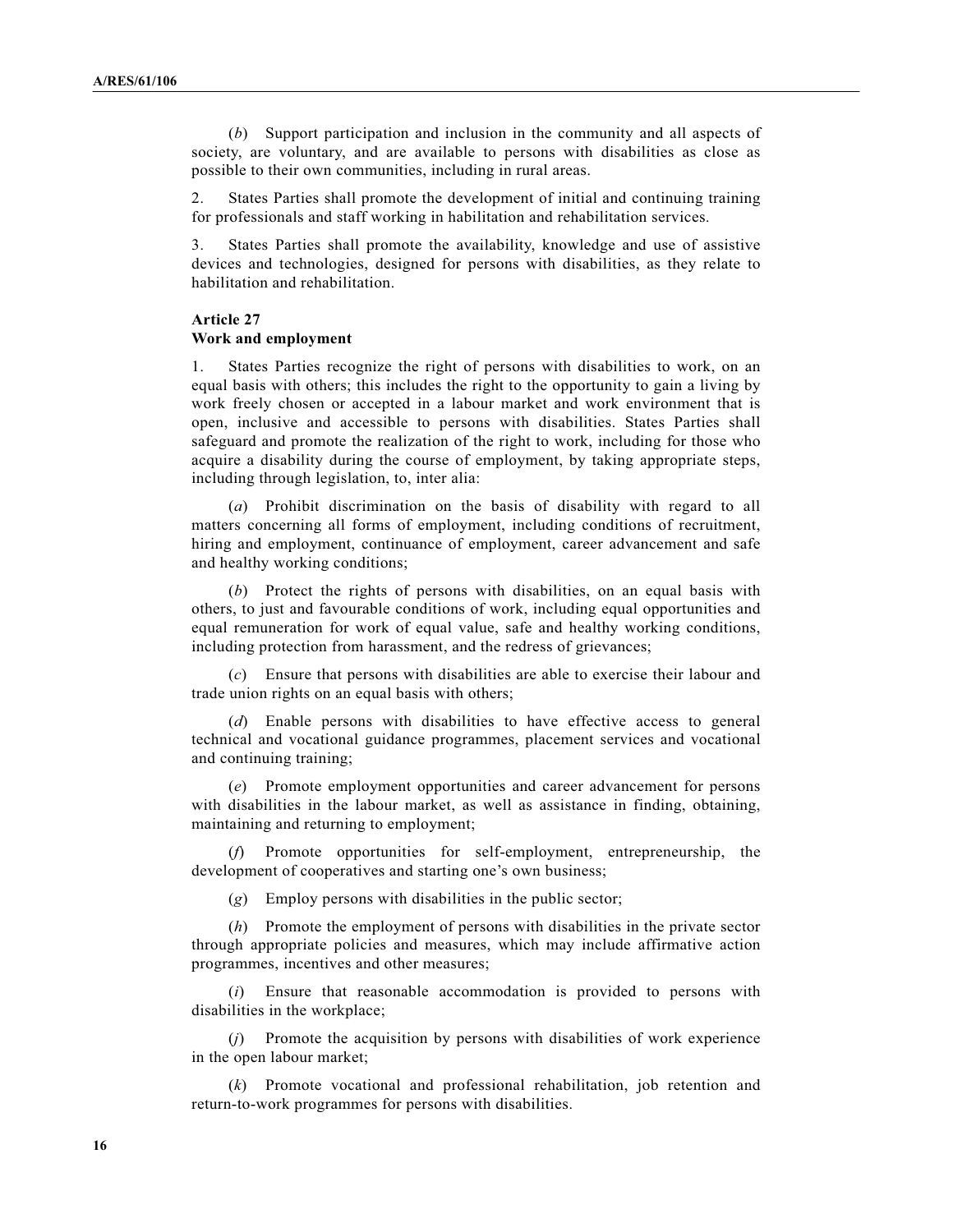2. States Parties shall ensure that persons with disabilities are not held in slavery or in servitude, and are protected, on an equal basis with others, from forced or compulsory labour.

# **Article 28**

#### **Adequate standard of living and social protection**

1. States Parties recognize the right of persons with disabilities to an adequate standard of living for themselves and their families, including adequate food, clothing and housing, and to the continuous improvement of living conditions, and shall take appropriate steps to safeguard and promote the realization of this right without discrimination on the basis of disability.

2. States Parties recognize the right of persons with disabilities to social protection and to the enjoyment of that right without discrimination on the basis of disability, and shall take appropriate steps to safeguard and promote the realization of this right, including measures:

 (*a*) To ensure equal access by persons with disabilities to clean water services, and to ensure access to appropriate and affordable services, devices and other assistance for disability-related needs;

 (*b*) To ensure access by persons with disabilities, in particular women and girls with disabilities and older persons with disabilities, to social protection programmes and poverty reduction programmes;

 (*c*) To ensure access by persons with disabilities and their families living in situations of poverty to assistance from the State with disability-related expenses, including adequate training, counselling, financial assistance and respite care;

 (*d*) To ensure access by persons with disabilities to public housing programmes;

 (*e*) To ensure equal access by persons with disabilities to retirement benefits and programmes.

#### **Article 29**

# **Participation in political and public life**

 States Parties shall guarantee to persons with disabilities political rights and the opportunity to enjoy them on an equal basis with others, and shall undertake:

 (*a*) To ensure that persons with disabilities can effectively and fully participate in political and public life on an equal basis with others, directly or through freely chosen representatives, including the right and opportunity for persons with disabilities to vote and be elected, inter alia, by:

 (i) Ensuring that voting procedures, facilities and materials are appropriate, accessible and easy to understand and use;

 (ii) Protecting the right of persons with disabilities to vote by secret ballot in elections and public referendums without intimidation, and to stand for elections, to effectively hold office and perform all public functions at all levels of government, facilitating the use of assistive and new technologies where appropriate;

 (iii) Guaranteeing the free expression of the will of persons with disabilities as electors and to this end, where necessary, at their request, allowing assistance in voting by a person of their own choice;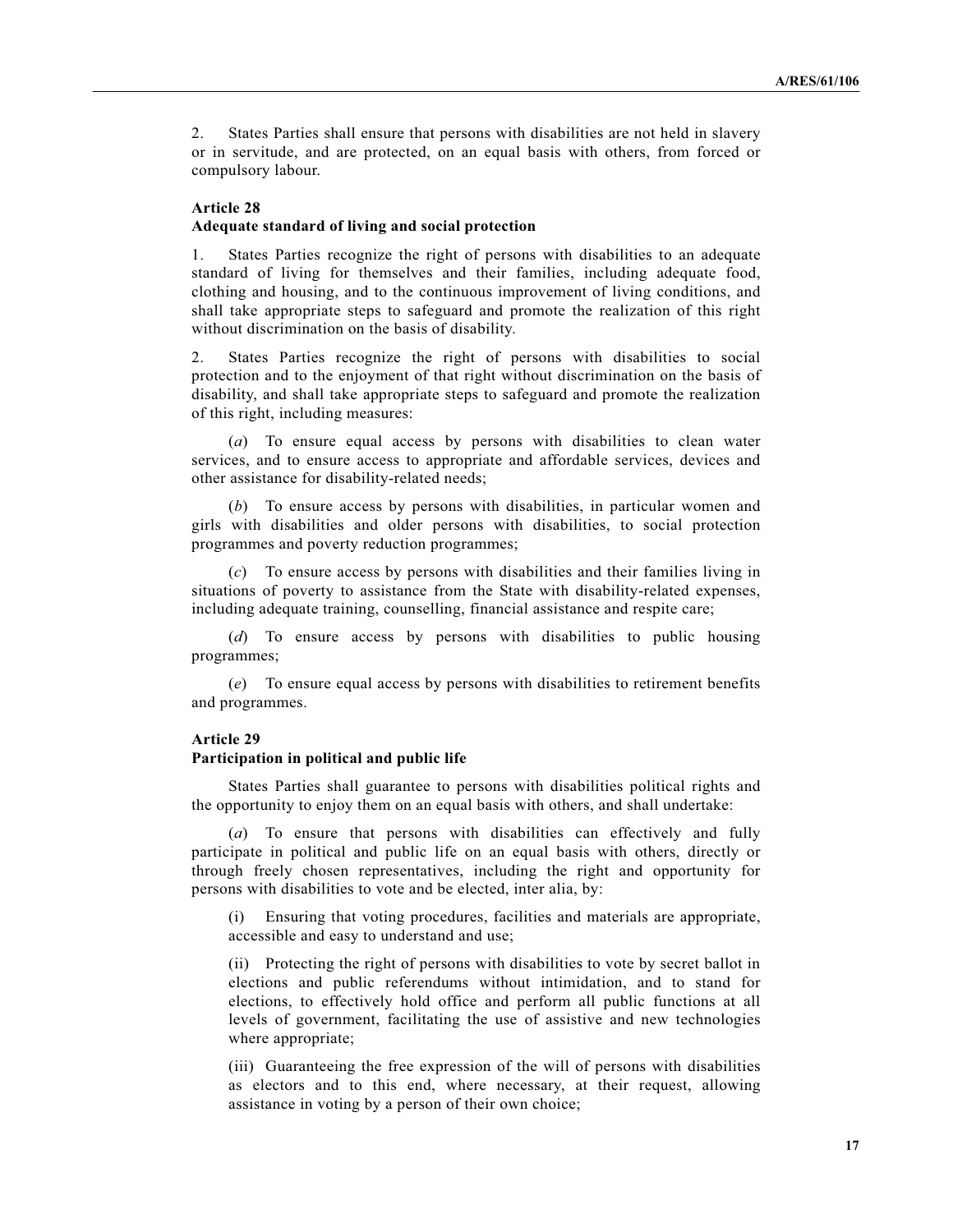(*b*) To promote actively an environment in which persons with disabilities can effectively and fully participate in the conduct of public affairs, without discrimination and on an equal basis with others, and encourage their participation in public affairs, including:

 (i) Participation in non-governmental organizations and associations concerned with the public and political life of the country, and in the activities and administration of political parties;

 (ii) Forming and joining organizations of persons with disabilities to represent persons with disabilities at international, national, regional and local levels.

#### **Article 30**

#### **Participation in cultural life, recreation, leisure and sport**

1. States Parties recognize the right of persons with disabilities to take part on an equal basis with others in cultural life, and shall take all appropriate measures to ensure that persons with disabilities:

(*a*) Enjoy access to cultural materials in accessible formats;

 (*b*) Enjoy access to television programmes, films, theatre and other cultural activities, in accessible formats;

 (*c*) Enjoy access to places for cultural performances or services, such as theatres, museums, cinemas, libraries and tourism services, and, as far as possible, enjoy access to monuments and sites of national cultural importance.

2. States Parties shall take appropriate measures to enable persons with disabilities to have the opportunity to develop and utilize their creative, artistic and intellectual potential, not only for their own benefit, but also for the enrichment of society.

3. States Parties shall take all appropriate steps, in accordance with international law, to ensure that laws protecting intellectual property rights do not constitute an unreasonable or discriminatory barrier to access by persons with disabilities to cultural materials.

4. Persons with disabilities shall be entitled, on an equal basis with others, to recognition and support of their specific cultural and linguistic identity, including sign languages and deaf culture.

5. With a view to enabling persons with disabilities to participate on an equal basis with others in recreational, leisure and sporting activities, States Parties shall take appropriate measures:

 (*a*) To encourage and promote the participation, to the fullest extent possible, of persons with disabilities in mainstream sporting activities at all levels;

 (*b*) To ensure that persons with disabilities have an opportunity to organize, develop and participate in disability-specific sporting and recreational activities and, to this end, encourage the provision, on an equal basis with others, of appropriate instruction, training and resources;

 (*c*) To ensure that persons with disabilities have access to sporting, recreational and tourism venues;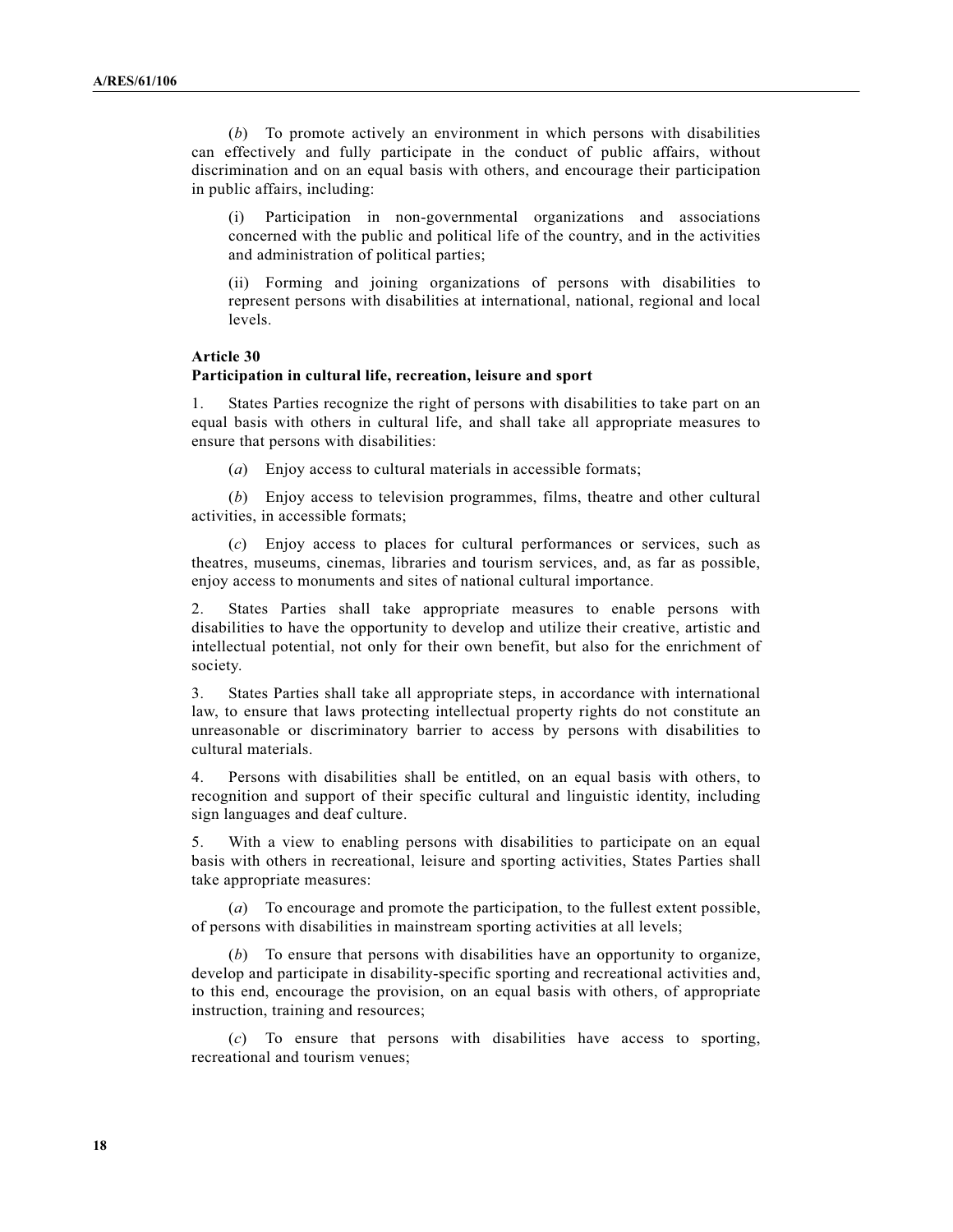(*d*) To ensure that children with disabilities have equal access with other children to participation in play, recreation and leisure and sporting activities, including those activities in the school system;

 (*e*) To ensure that persons with disabilities have access to services from those involved in the organization of recreational, tourism, leisure and sporting activities.

# **Article 31 Statistics and data collection**

1. States Parties undertake to collect appropriate information, including statistical and research data, to enable them to formulate and implement policies to give effect to the present Convention. The process of collecting and maintaining this information shall:

 (*a*) Comply with legally established safeguards, including legislation on data protection, to ensure confidentiality and respect for the privacy of persons with disabilities;

 (*b*) Comply with internationally accepted norms to protect human rights and fundamental freedoms and ethical principles in the collection and use of statistics.

2. The information collected in accordance with this article shall be disaggregated, as appropriate, and used to help assess the implementation of States Parties' obligations under the present Convention and to identify and address the barriers faced by persons with disabilities in exercising their rights.

3. States Parties shall assume responsibility for the dissemination of these statistics and ensure their accessibility to persons with disabilities and others.

# **Article 32**

#### **International cooperation**

1. States Parties recognize the importance of international cooperation and its promotion, in support of national efforts for the realization of the purpose and objectives of the present Convention, and will undertake appropriate and effective measures in this regard, between and among States and, as appropriate, in partnership with relevant international and regional organizations and civil society, in particular organizations of persons with disabilities. Such measures could include, inter alia:

 (*a*) Ensuring that international cooperation, including international development programmes, is inclusive of and accessible to persons with disabilities;

 (*b*) Facilitating and supporting capacity-building, including through the exchange and sharing of information, experiences, training programmes and best practices;

 (*c*) Facilitating cooperation in research and access to scientific and technical knowledge;

 (*d*) Providing, as appropriate, technical and economic assistance, including by facilitating access to and sharing of accessible and assistive technologies, and through the transfer of technologies.

2. The provisions of this article are without prejudice to the obligations of each State Party to fulfil its obligations under the present Convention.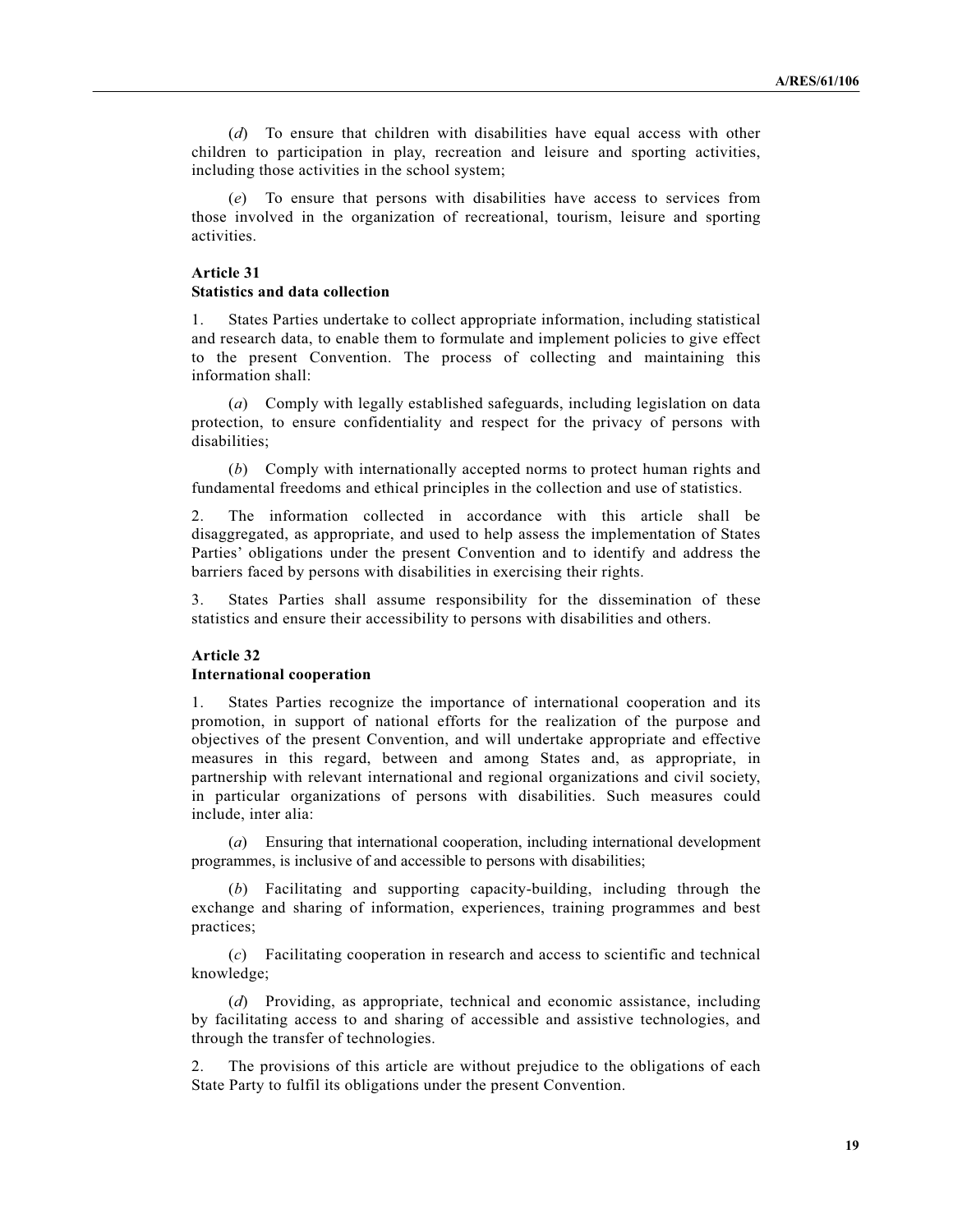# **Article 33 National implementation and monitoring**

1. States Parties, in accordance with their system of organization, shall designate one or more focal points within government for matters relating to the implementation of the present Convention, and shall give due consideration to the establishment or designation of a coordination mechanism within government to facilitate related action in different sectors and at different levels.

2. States Parties shall, in accordance with their legal and administrative systems, maintain, strengthen, designate or establish within the State Party, a framework, including one or more independent mechanisms, as appropriate, to promote, protect and monitor implementation of the present Convention. When designating or establishing such a mechanism, States Parties shall take into account the principles relating to the status and functioning of national institutions for protection and promotion of human rights.

3. Civil society, in particular persons with disabilities and their representative organizations, shall be involved and participate fully in the monitoring process.

# **Article 34**

# **Committee on the Rights of Persons with Disabilities**

1. There shall be established a Committee on the Rights of Persons with Disabilities (hereafter referred to as "the Committee"), which shall carry out the functions hereinafter provided.

2. The Committee shall consist, at the time of entry into force of the present Convention, of twelve experts. After an additional sixty ratifications or accessions to the Convention, the membership of the Committee shall increase by six members, attaining a maximum number of eighteen members.

3. The members of the Committee shall serve in their personal capacity and shall be of high moral standing and recognized competence and experience in the field covered by the present Convention. When nominating their candidates, States Parties are invited to give due consideration to the provision set out in article 4, paragraph 3, of the present Convention.

4. The members of the Committee shall be elected by States Parties, consideration being given to equitable geographical distribution, representation of the different forms of civilization and of the principal legal systems, balanced gender representation and participation of experts with disabilities.

5. The members of the Committee shall be elected by secret ballot from a list of persons nominated by the States Parties from among their nationals at meetings of the Conference of States Parties. At those meetings, for which two thirds of States Parties shall constitute a quorum, the persons elected to the Committee shall be those who obtain the largest number of votes and an absolute majority of the votes of the representatives of States Parties present and voting.

6. The initial election shall be held no later than six months after the date of entry into force of the present Convention. At least four months before the date of each election, the Secretary-General of the United Nations shall address a letter to the States Parties inviting them to submit the nominations within two months. The Secretary-General shall subsequently prepare a list in alphabetical order of all persons thus nominated, indicating the State Parties which have nominated them, and shall submit it to the States Parties to the present Convention.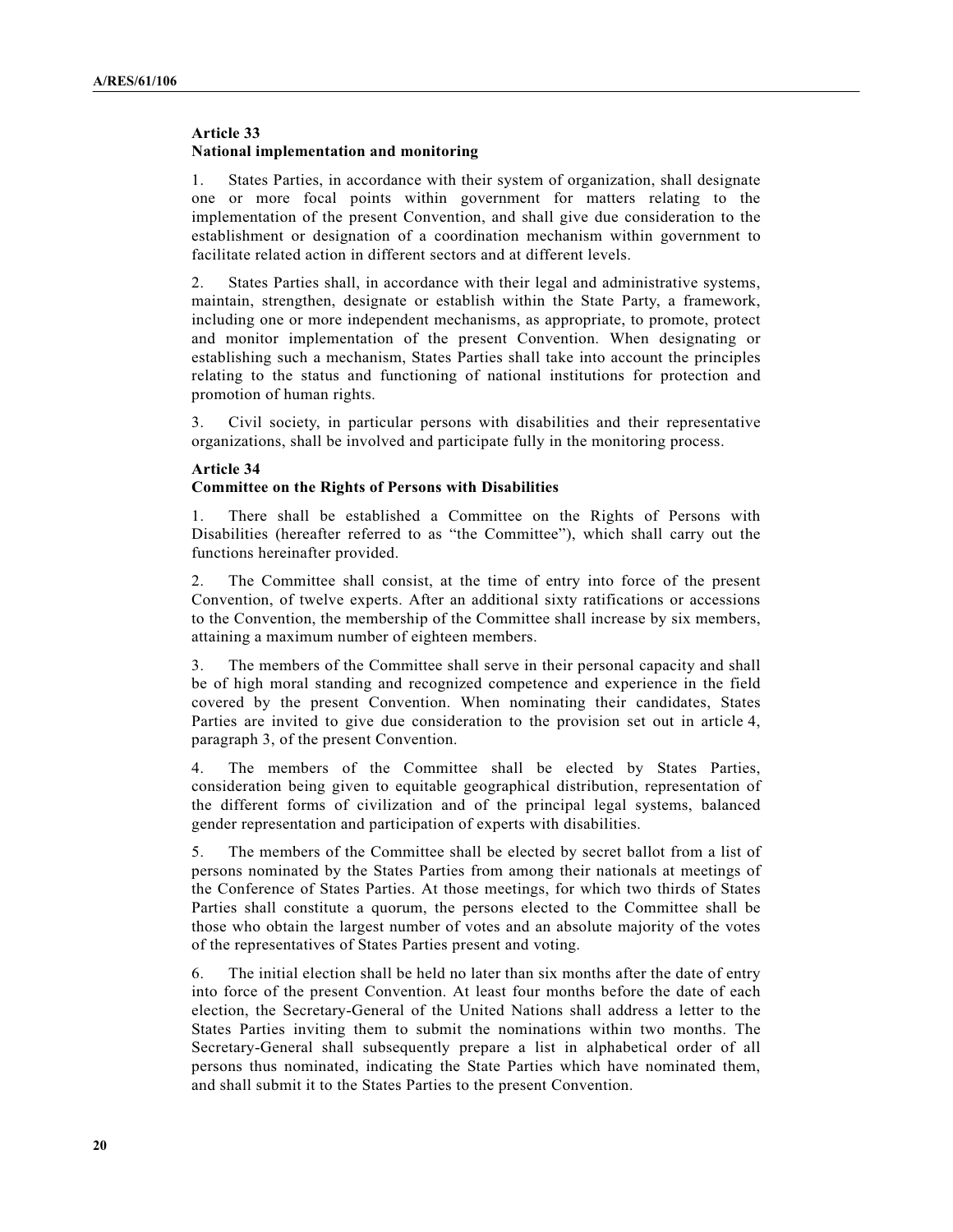7. The members of the Committee shall be elected for a term of four years. They shall be eligible for re-election once. However, the term of six of the members elected at the first election shall expire at the end of two years; immediately after the first election, the names of these six members shall be chosen by lot by the chairperson of the meeting referred to in paragraph 5 of this article.

8. The election of the six additional members of the Committee shall be held on the occasion of regular elections, in accordance with the relevant provisions of this article.

9. If a member of the Committee dies or resigns or declares that for any other cause she or he can no longer perform her or his duties, the State Party which nominated the member shall appoint another expert possessing the qualifications and meeting the requirements set out in the relevant provisions of this article, to serve for the remainder of the term.

10. The Committee shall establish its own rules of procedure.

11. The Secretary-General of the United Nations shall provide the necessary staff and facilities for the effective performance of the functions of the Committee under the present Convention, and shall convene its initial meeting.

12. With the approval of the General Assembly of the United Nations, the members of the Committee established under the present Convention shall receive emoluments from United Nations resources on such terms and conditions as the Assembly may decide, having regard to the importance of the Committee's responsibilities.

13. The members of the Committee shall be entitled to the facilities, privileges and immunities of experts on mission for the United Nations as laid down in the relevant sections of the Convention on the Privileges and Immunities of the United Nations.

# **Article 35 Reports by States Parties**

1. Each State Party shall submit to the Committee, through the Secretary-General of the United Nations, a comprehensive report on measures taken to give effect to its obligations under the present Convention and on the progress made in that regard, within two years after the entry into force of the present Convention for the State Party concerned.

2. Thereafter, States Parties shall submit subsequent reports at least every four years and further whenever the Committee so requests.

3. The Committee shall decide any guidelines applicable to the content of the reports.

4. A State Party which has submitted a comprehensive initial report to the Committee need not, in its subsequent reports, repeat information previously provided. When preparing reports to the Committee, States Parties are invited to consider doing so in an open and transparent process and to give due consideration to the provision set out in article 4, paragraph 3, of the present Convention.

5. Reports may indicate factors and difficulties affecting the degree of fulfilment of obligations under the present Convention.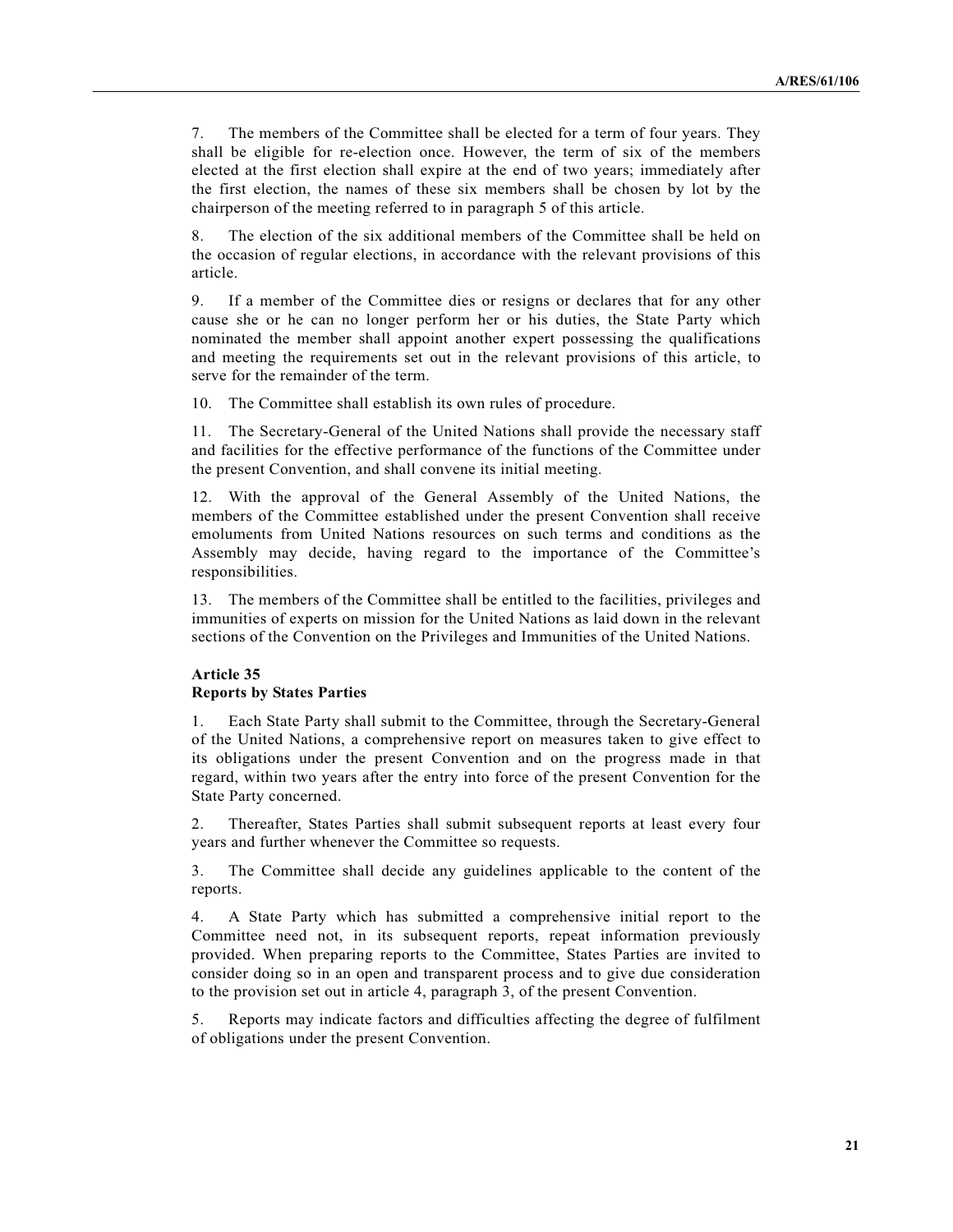# **Article 36 Consideration of reports**

1. Each report shall be considered by the Committee, which shall make such suggestions and general recommendations on the report as it may consider appropriate and shall forward these to the State Party concerned. The State Party may respond with any information it chooses to the Committee. The Committee may request further information from States Parties relevant to the implementation of the present Convention.

2. If a State Party is significantly overdue in the submission of a report, the Committee may notify the State Party concerned of the need to examine the implementation of the present Convention in that State Party, on the basis of reliable information available to the Committee, if the relevant report is not submitted within three months following the notification. The Committee shall invite the State Party concerned to participate in such examination. Should the State Party respond by submitting the relevant report, the provisions of paragraph 1 of this article will apply.

3. The Secretary-General of the United Nations shall make available the reports to all States Parties.

4. States Parties shall make their reports widely available to the public in their own countries and facilitate access to the suggestions and general recommendations relating to these reports.

5. The Committee shall transmit, as it may consider appropriate, to the specialized agencies, funds and programmes of the United Nations, and other competent bodies, reports from States Parties in order to address a request or indication of a need for technical advice or assistance contained therein, along with the Committee's observations and recommendations, if any, on these requests or indications.

# **Article 37**

# **Cooperation between States Parties and the Committee**

1. Each State Party shall cooperate with the Committee and assist its members in the fulfilment of their mandate.

2. In its relationship with States Parties, the Committee shall give due consideration to ways and means of enhancing national capacities for the implementation of the present Convention, including through international cooperation.

# **Article 38**

#### **Relationship of the Committee with other bodies**

 In order to foster the effective implementation of the present Convention and to encourage international cooperation in the field covered by the present Convention:

 (*a*) The specialized agencies and other United Nations organs shall be entitled to be represented at the consideration of the implementation of such provisions of the present Convention as fall within the scope of their mandate. The Committee may invite the specialized agencies and other competent bodies as it may consider appropriate to provide expert advice on the implementation of the Convention in areas falling within the scope of their respective mandates. The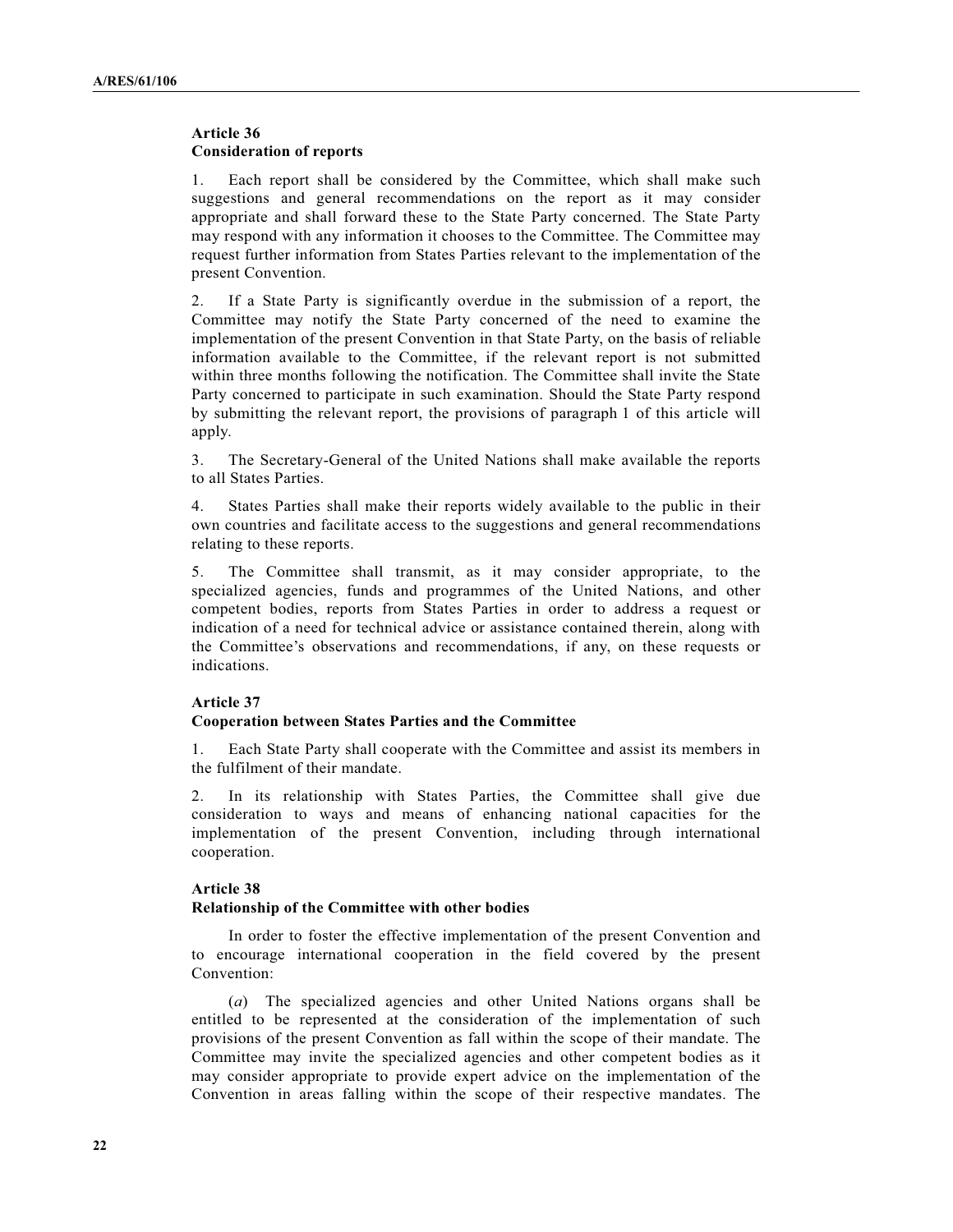Committee may invite specialized agencies and other United Nations organs to submit reports on the implementation of the Convention in areas falling within the scope of their activities;

 (*b*) The Committee, as it discharges its mandate, shall consult, as appropriate, other relevant bodies instituted by international human rights treaties, with a view to ensuring the consistency of their respective reporting guidelines, suggestions and general recommendations, and avoiding duplication and overlap in the performance of their functions.

# **Article 39**

#### **Report of the Committee**

 The Committee shall report every two years to the General Assembly and to the Economic and Social Council on its activities, and may make suggestions and general recommendations based on the examination of reports and information received from the States Parties. Such suggestions and general recommendations shall be included in the report of the Committee together with comments, if any, from States Parties.

# **Article 40**

# **Conference of States Parties**

1. The States Parties shall meet regularly in a Conference of States Parties in order to consider any matter with regard to the implementation of the present Convention.

2. No later than six months after the entry into force of the present Convention, the Conference of States Parties shall be convened by the Secretary-General of the United Nations. The subsequent meetings shall be convened by the Secretary-General biennially or upon the decision of the Conference of States Parties.

#### **Article 41 Depositary**

 The Secretary-General of the United Nations shall be the depositary of the present Convention.

#### **Article 42 Signature**

 The present Convention shall be open for signature by all States and by regional integration organizations at United Nations Headquarters in New York as of 30 March 2007.

# **Article 43**

#### **Consent to be bound**

 The present Convention shall be subject to ratification by signatory States and to formal confirmation by signatory regional integration organizations. It shall be open for accession by any State or regional integration organization which has not signed the Convention.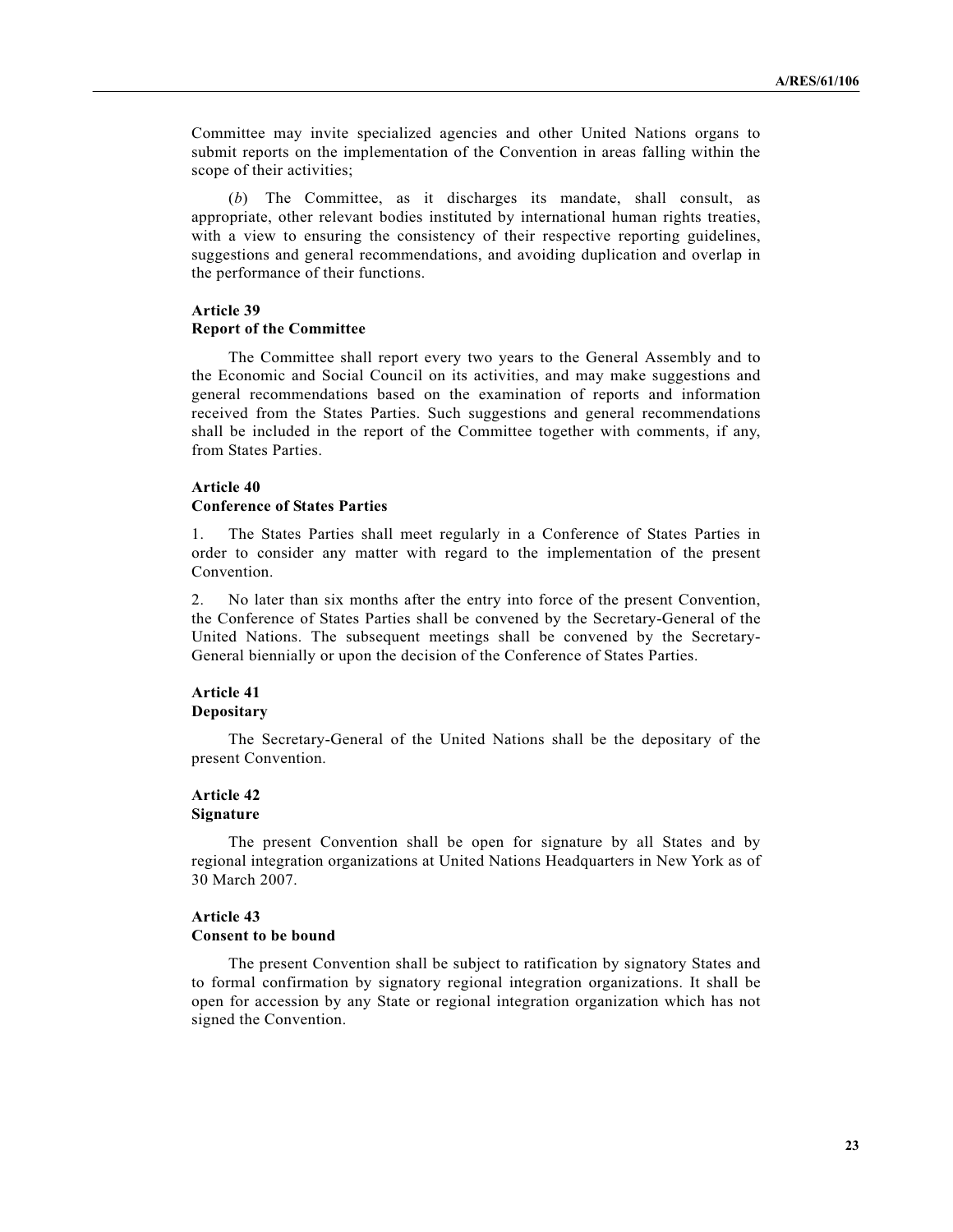# **Article 44 Regional integration organizations**

1. "Regional integration organization" shall mean an organization constituted by sovereign States of a given region, to which its member States have transferred competence in respect of matters governed by the present Convention. Such organizations shall declare, in their instruments of formal confirmation or accession, the extent of their competence with respect to matters governed by the present Convention. Subsequently, they shall inform the depositary of any substantial modification in the extent of their competence.

2. References to "States Parties" in the present Convention shall apply to such organizations within the limits of their competence.

3. For the purposes of article 45, paragraph 1, and article 47, paragraphs 2 and 3, of the present Convention, any instrument deposited by a regional integration organization shall not be counted.

4. Regional integration organizations, in matters within their competence, may exercise their right to vote in the Conference of States Parties, with a number of votes equal to the number of their member States that are Parties to the present Convention. Such an organization shall not exercise its right to vote if any of its member States exercises its right, and vice versa.

# **Article 45 Entry into force**

1. The present Convention shall enter into force on the thirtieth day after the deposit of the twentieth instrument of ratification or accession.

2. For each State or regional integration organization ratifying, formally confirming or acceding to the present Convention after the deposit of the twentieth such instrument, the Convention shall enter into force on the thirtieth day after the deposit of its own such instrument.

# **Article 46 Reservations**

1. Reservations incompatible with the object and purpose of the present Convention shall not be permitted.

2. Reservations may be withdrawn at any time.

# **Article 47 Amendments**

1. Any State Party may propose an amendment to the present Convention and submit it to the Secretary-General of the United Nations. The Secretary-General shall communicate any proposed amendments to States Parties, with a request to be notified whether they favour a conference of States Parties for the purpose of considering and deciding upon the proposals. In the event that, within four months from the date of such communication, at least one third of the States Parties favour such a conference, the Secretary-General shall convene the conference under the auspices of the United Nations. Any amendment adopted by a majority of two thirds of the States Parties present and voting shall be submitted by the Secretary-General to the General Assembly of the United Nations for approval and thereafter to all States Parties for acceptance.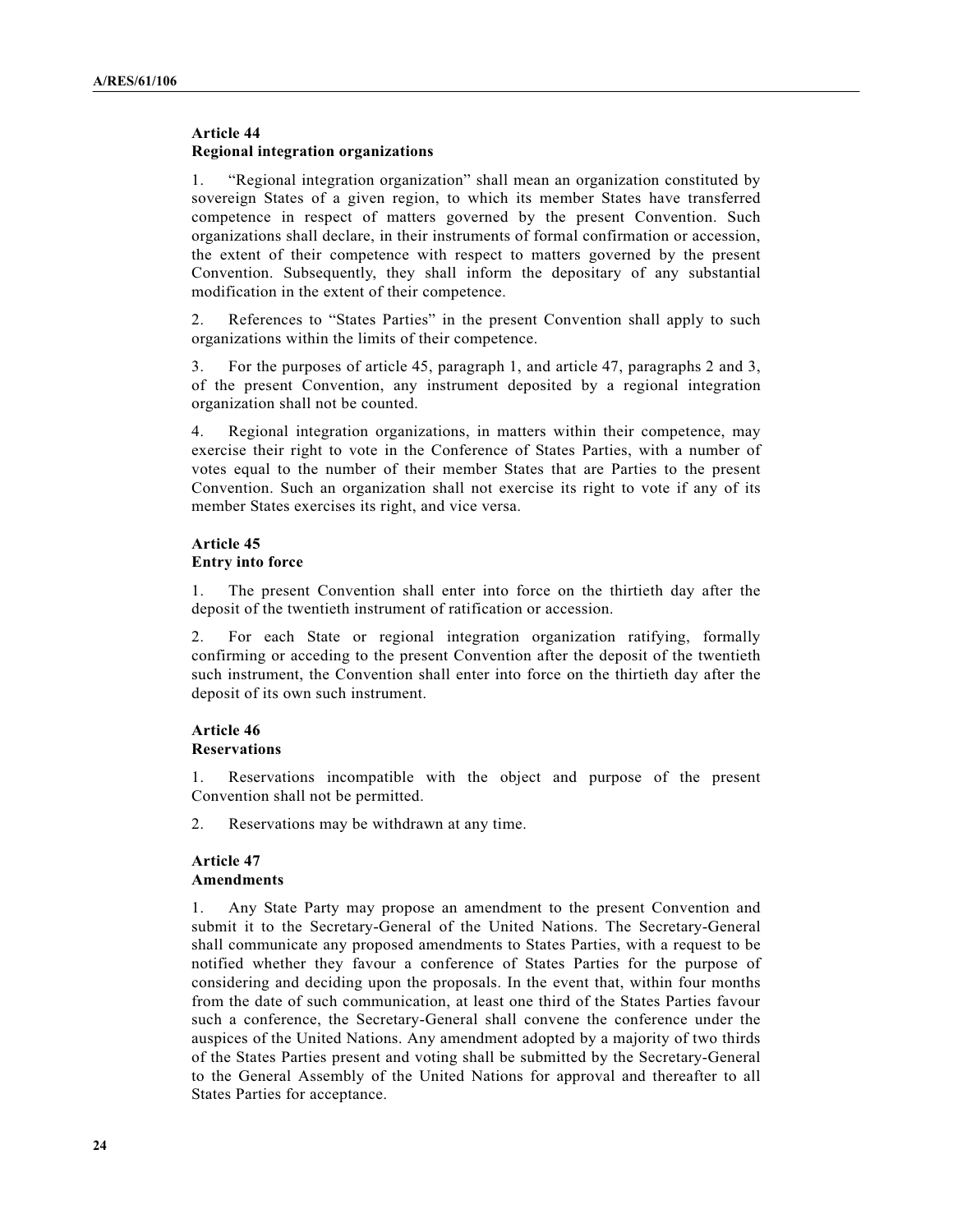2. An amendment adopted and approved in accordance with paragraph 1 of this article shall enter into force on the thirtieth day after the number of instruments of acceptance deposited reaches two thirds of the number of States Parties at the date of adoption of the amendment. Thereafter, the amendment shall enter into force for any State Party on the thirtieth day following the deposit of its own instrument of acceptance. An amendment shall be binding only on those States Parties which have accepted it.

3. If so decided by the Conference of States Parties by consensus, an amendment adopted and approved in accordance with paragraph 1 of this article which relates exclusively to articles 34, 38, 39 and 40 shall enter into force for all States Parties on the thirtieth day after the number of instruments of acceptance deposited reaches two thirds of the number of States Parties at the date of adoption of the amendment.

#### **Article 48 Denunciation**

 A State Party may denounce the present Convention by written notification to the Secretary-General of the United Nations. The denunciation shall become effective one year after the date of receipt of the notification by the Secretary-General.

# **Article 49 Accessible format**

 The text of the present Convention shall be made available in accessible formats.

# **Article 50 Authentic texts**

 The Arabic, Chinese, English, French, Russian and Spanish texts of the present Convention shall be equally authentic.

IN WITNESS THEREOF the undersigned plenipotentiaries, being duly authorized thereto by their respective Governments, have signed the present Convention.

# **Annex II**

#### **Optional Protocol to the Convention on the Rights of Persons with Disabilities**

*The States Parties to the present Protocol have agreed as follows:*

# **Article 1**

1. A State Party to the present Protocol ("State Party") recognizes the competence of the Committee on the Rights of Persons with Disabilities ("the Committee") to receive and consider communications from or on behalf of individuals or groups of individuals subject to its jurisdiction who claim to be victims of a violation by that State Party of the provisions of the Convention.

2. No communication shall be received by the Committee if it concerns a State Party to the Convention that is not a party to the present Protocol.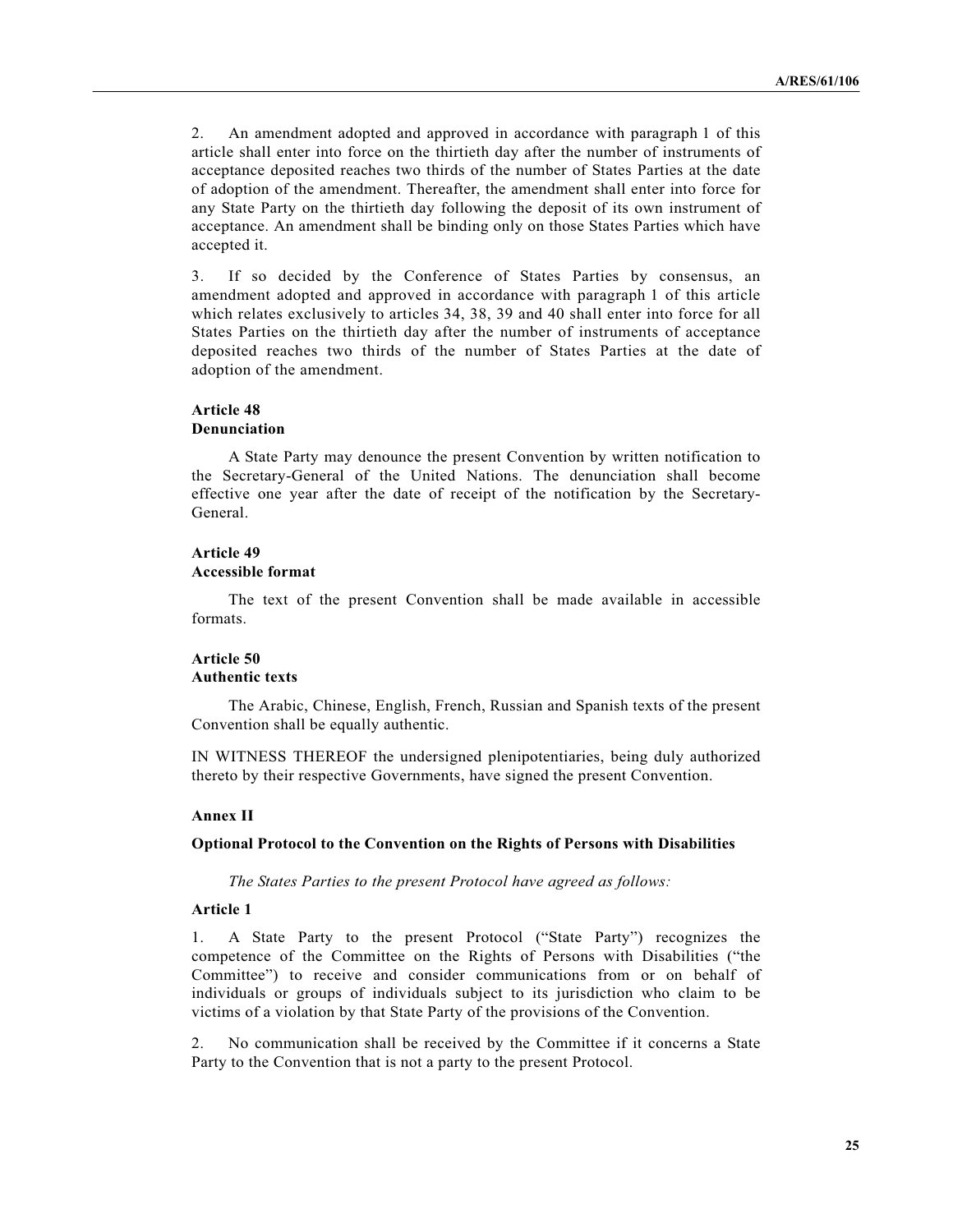#### **Article 2**

The Committee shall consider a communication inadmissible when:

(*a*) The communication is anonymous;

 (*b*) The communication constitutes an abuse of the right of submission of such communications or is incompatible with the provisions of the Convention;

 (*c*) The same matter has already been examined by the Committee or has been or is being examined under another procedure of international investigation or settlement;

 (*d*) All available domestic remedies have not been exhausted. This shall not be the rule where the application of the remedies is unreasonably prolonged or unlikely to bring effective relief;

(*e*) It is manifestly ill-founded or not sufficiently substantiated; or when

 (*f*) The facts that are the subject of the communication occurred prior to the entry into force of the present Protocol for the State Party concerned unless those facts continued after that date.

#### **Article 3**

 Subject to the provisions of article 2 of the present Protocol, the Committee shall bring any communications submitted to it confidentially to the attention of the State Party. Within six months, the receiving State shall submit to the Committee written explanations or statements clarifying the matter and the remedy, if any, that may have been taken by that State.

#### **Article 4**

1. At any time after the receipt of a communication and before a determination on the merits has been reached, the Committee may transmit to the State Party concerned for its urgent consideration a request that the State Party take such interim measures as may be necessary to avoid possible irreparable damage to the victim or victims of the alleged violation.

2. Where the Committee exercises its discretion under paragraph 1 of this article, this does not imply a determination on admissibility or on the merits of the communication.

#### **Article 5**

 The Committee shall hold closed meetings when examining communications under the present Protocol. After examining a communication, the Committee shall forward its suggestions and recommendations, if any, to the State Party concerned and to the petitioner.

# **Article 6**

1. If the Committee receives reliable information indicating grave or systematic violations by a State Party of rights set forth in the Convention, the Committee shall invite that State Party to cooperate in the examination of the information and to this end submit observations with regard to the information concerned.

2. Taking into account any observations that may have been submitted by the State Party concerned as well as any other reliable information available to it, the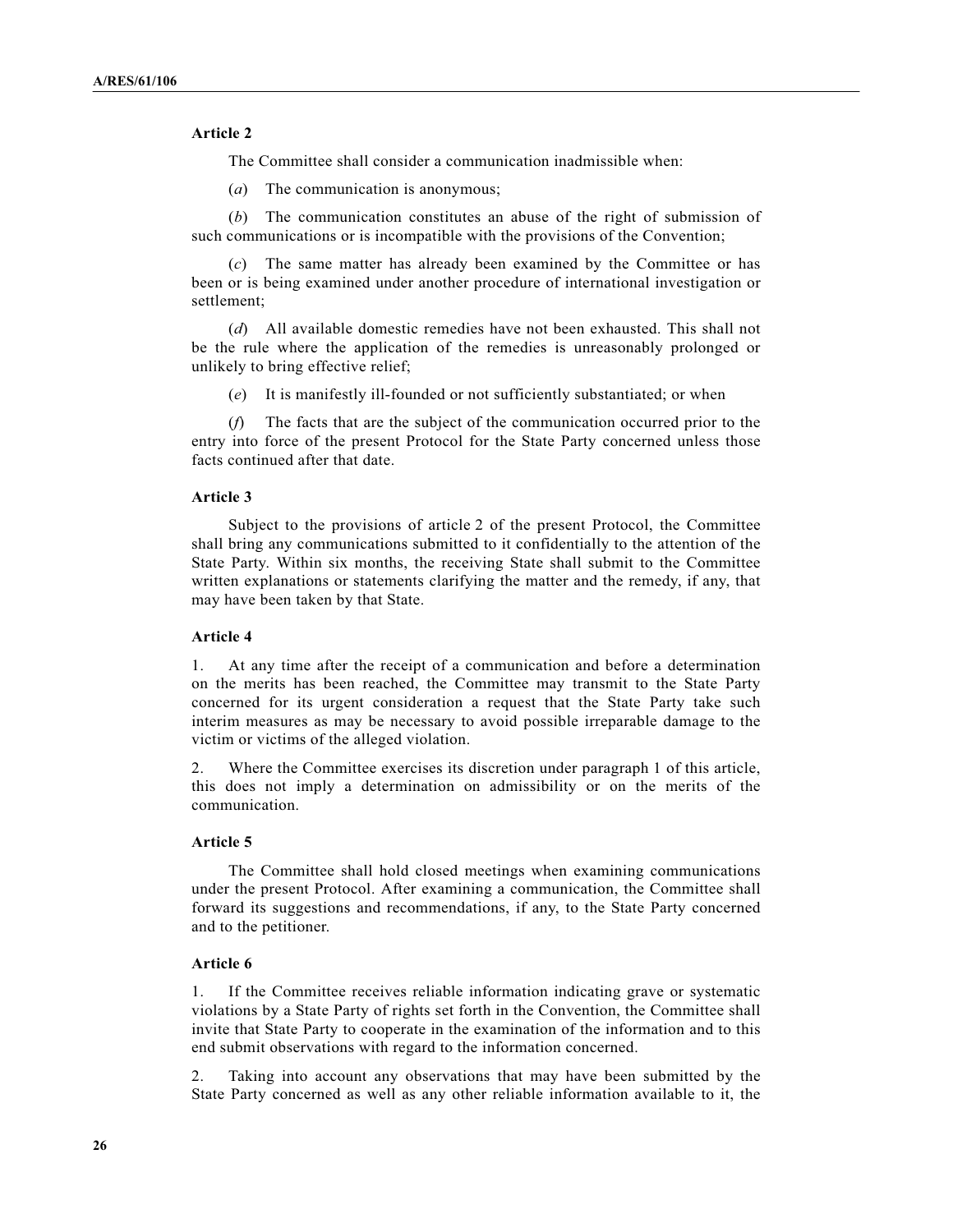Committee may designate one or more of its members to conduct an inquiry and to report urgently to the Committee. Where warranted and with the consent of the State Party, the inquiry may include a visit to its territory.

3. After examining the findings of such an inquiry, the Committee shall transmit these findings to the State Party concerned together with any comments and recommendations.

4. The State Party concerned shall, within six months of receiving the findings, comments and recommendations transmitted by the Committee, submit its observations to the Committee.

5. Such an inquiry shall be conducted confidentially and the cooperation of the State Party shall be sought at all stages of the proceedings.

#### **Article 7**

1. The Committee may invite the State Party concerned to include in its report under article 35 of the Convention details of any measures taken in response to an inquiry conducted under article 6 of the present Protocol.

2. The Committee may, if necessary, after the end of the period of six months referred to in article 6, paragraph 4, invite the State Party concerned to inform it of the measures taken in response to such an inquiry.

#### **Article 8**

 Each State Party may, at the time of signature or ratification of the present Protocol or accession thereto, declare that it does not recognize the competence of the Committee provided for in articles 6 and 7.

#### **Article 9**

 The Secretary-General of the United Nations shall be the depositary of the present Protocol.

#### **Article 10**

 The present Protocol shall be open for signature by signatory States and regional integration organizations of the Convention at United Nations Headquarters in New York as of 30 March 2007.

#### **Article 11**

 The present Protocol shall be subject to ratification by signatory States of the present Protocol which have ratified or acceded to the Convention. It shall be subject to formal confirmation by signatory regional integration organizations of the present Protocol which have formally confirmed or acceded to the Convention. It shall be open for accession by any State or regional integration organization which has ratified, formally confirmed or acceded to the Convention and which has not signed the Protocol.

# **Article 12**

1. "Regional integration organization" shall mean an organization constituted by sovereign States of a given region, to which its member States have transferred competence in respect of matters governed by the Convention and the present Protocol. Such organizations shall declare, in their instruments of formal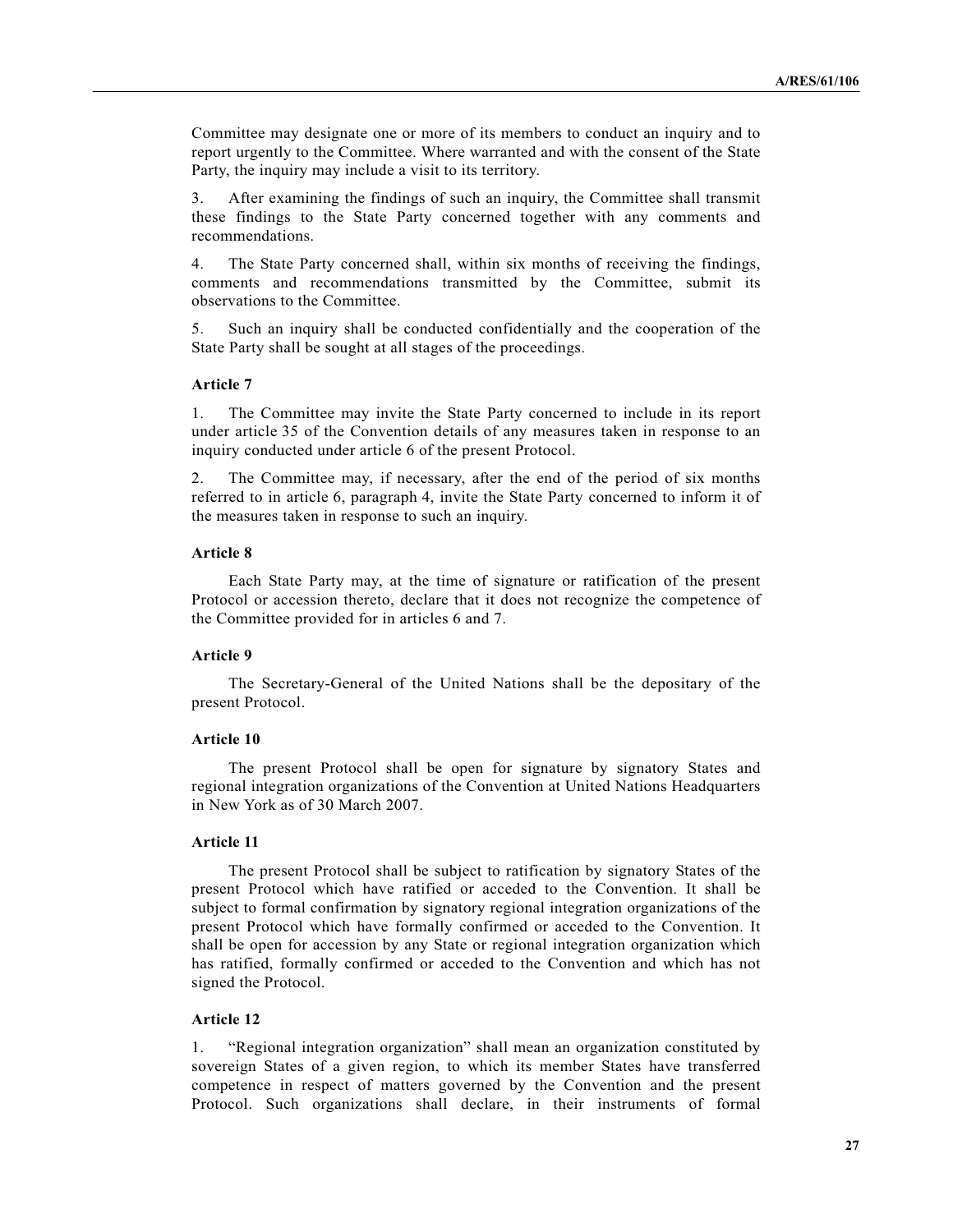confirmation or accession, the extent of their competence with respect to matters governed by the Convention and the present Protocol. Subsequently, they shall inform the depositary of any substantial modification in the extent of their competence.

2. References to "States Parties" in the present Protocol shall apply to such organizations within the limits of their competence.

3. For the purposes of article 13, paragraph 1, and article 15, paragraph 2, of the present Protocol, any instrument deposited by a regional integration organization shall not be counted.

4. Regional integration organizations, in matters within their competence, may exercise their right to vote in the meeting of States Parties, with a number of votes equal to the number of their member States that are Parties to the present Protocol. Such an organization shall not exercise its right to vote if any of its member States exercises its right, and vice versa.

# **Article 13**

1. Subject to the entry into force of the Convention, the present Protocol shall enter into force on the thirtieth day after the deposit of the tenth instrument of ratification or accession.

2. For each State or regional integration organization ratifying, formally confirming or acceding to the present Protocol after the deposit of the tenth such instrument, the Protocol shall enter into force on the thirtieth day after the deposit of its own such instrument.

#### **Article 14**

1. Reservations incompatible with the object and purpose of the present Protocol shall not be permitted.

2. Reservations may be withdrawn at any time.

#### **Article 15**

1. Any State Party may propose an amendment to the present Protocol and submit it to the Secretary-General of the United Nations. The Secretary-General shall communicate any proposed amendments to States Parties, with a request to be notified whether they favour a meeting of States Parties for the purpose of considering and deciding upon the proposals. In the event that, within four months from the date of such communication, at least one third of the States Parties favour such a meeting, the Secretary-General shall convene the meeting under the auspices of the United Nations. Any amendment adopted by a majority of two thirds of the States Parties present and voting shall be submitted by the Secretary-General to the General Assembly of the United Nations for approval and thereafter to all States Parties for acceptance.

2. An amendment adopted and approved in accordance with paragraph 1 of this article shall enter into force on the thirtieth day after the number of instruments of acceptance deposited reaches two thirds of the number of States Parties at the date of adoption of the amendment. Thereafter, the amendment shall enter into force for any State Party on the thirtieth day following the deposit of its own instrument of acceptance. An amendment shall be binding only on those States Parties which have accepted it.